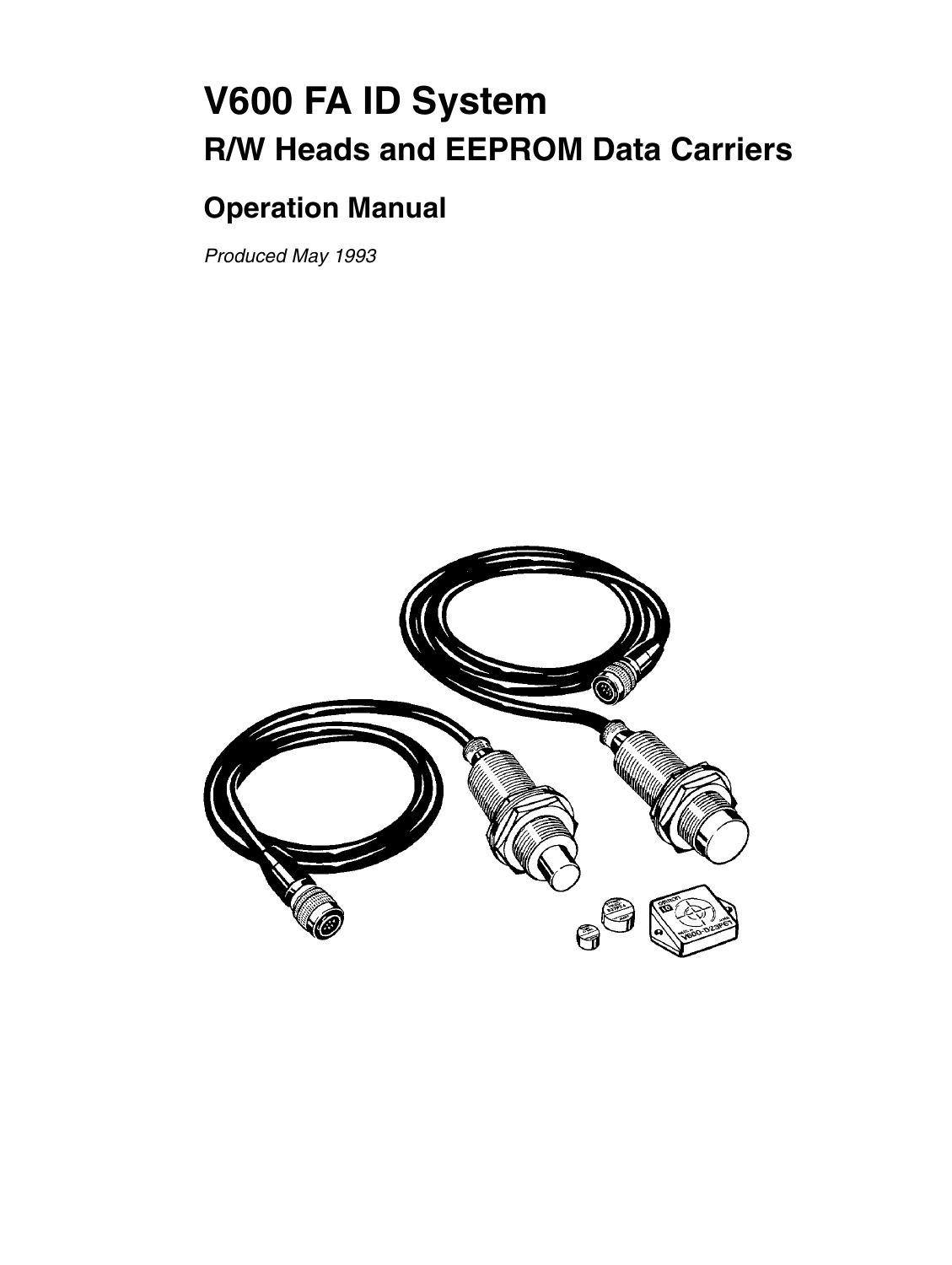## *Notice:*

OMRON products are manufactured for use according to proper procedures by a qualified operator and only for the purposes described in this manual.

The following conventions are used to indicate and classify precautions in this manual. Always heed the information provided with them. Failure to head precautions can result in injury to people or damage to the product.

- **DANGER!** Indicates information that, if not heeded, is likely to result in loss of life or serious injury.
	- **WARNING** Indicates information that, if not heeded, could possibly result in loss of life or serious injury.
		- **Caution** Indicates information that, if not heeded, could result in relative serious or minor injury, damage to the product, or faulty operation.

### *OMRON Product References*

All OMRON products are capitalized in this manual. The word "Unit" is also capitalized when it refers to an OMRON product, regardless of whether or not it appears in the proper name of the product.

The abbreviation "Ch," which appears in some displays and on some OMRON products, often means "word" and is abbreviated "Wd" in documentation in this sense.

The abbreviation "PC" means Programmable Controller and is not used as an abbreviation for anything else.

#### *Visual Aids*

The following headings appear in the left column of the manual to help you locate different types of information.

> **Note** Indicates information of particular interest for efficient and convenient operation of the product.

*1, 2, 3...* 1. Indicates lists of one sort or another, such as procedures, checklists, etc.

### *FCC Rules*

This equipment has been tested and found to comply with the limits for a Class A digital device, pursuant to Part 15 of the FCC Rules. These limits are designed to provide reasonable protection against harmful interference when the equipment is operated in a commercial environment. This equipment generates, uses, and can radiate radio frequency energy and, if not installed and used in accordance with the instruction manual, may cause harmful interference to radio communications. Operation of this equipment in a residential area is likely to cause harmful interference to radio communications, in which case the user will be required to correct the interference at his own expense.

#### **OMRON, 1993**

All rights reserved. No part of this publication may be reproduced, stored in a retrieval system, or transmitted, in any form, or by any means, mechanical, electronic, photocopying, recording, or otherwise, without the prior written permission of OMRON.

No patent liability is assumed with respect to the use of the information contained herein. Moreover, because OMRON is constantly striving to improve its high-quality products, the information contained in this manual is subject to change without notice. Every precaution has been taken in the preparation of this manual. Nevertheless, OMRON assumes no responsibility for errors or omissions. Neither is any liability assumed for damages resulting from the use of the information contained in this publication.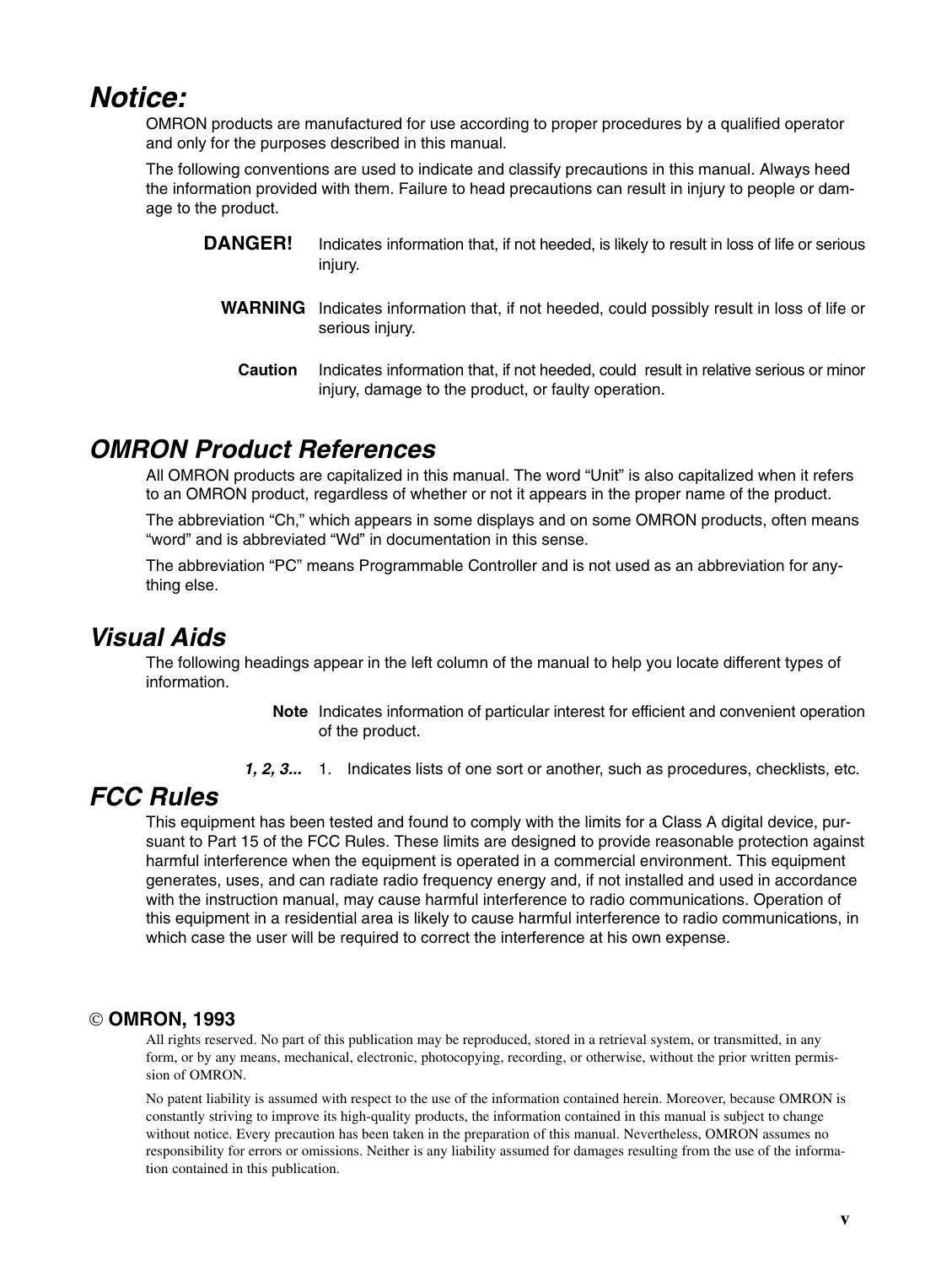# **TABLE OF CONTENTS**

|                    | Features and System Configuration |
|--------------------|-----------------------------------|
| $1 - 1$<br>$1 - 2$ |                                   |
|                    |                                   |
|                    | <b>SECTION 2</b>                  |
|                    | Communications                    |
| $2 - 1$            |                                   |
| $2 - 2$            |                                   |
| $2 - 3$            |                                   |
| $2 - 4$            |                                   |
|                    | <b>SECTION 3</b>                  |
|                    |                                   |
| $3 - 1$            |                                   |
| $3-2$              |                                   |
|                    | <b>Appendices</b>                 |
|                    |                                   |
|                    |                                   |
|                    |                                   |
|                    |                                   |
|                    |                                   |
|                    |                                   |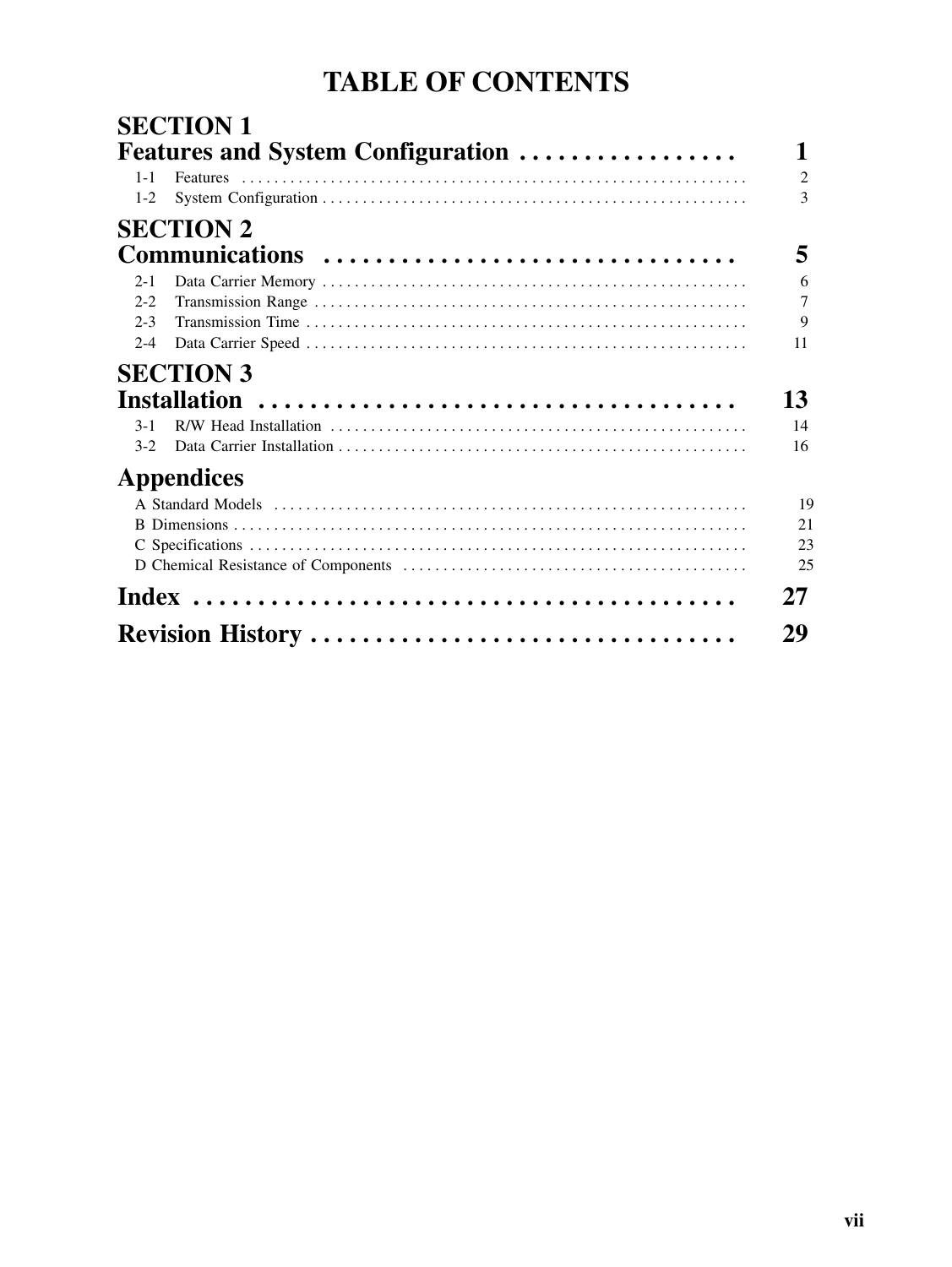# *About this Manual:*

This manual describes the installation and operation of the V600 FA ID System with R/W Heads and EEPROM Data Carriers and includes the sections described below.

Please read this manual carefully and be sure you understand the information provided before attempting to install and operate the V600 FA ID System with R/W Heads and EEPROM Data Carriers.

**WARNING** Failure to read and understand the information provided in this manual may result in personal injury or death, damage to the product, or product failure. Please read each section in its entirety and be sure you understand the information provided in the section and related sections before attempting any of the procedures or operations given.

*Section 1* provides a general introduction to the FA ID System, V600-series R/W Heads and V600-series Data Carriers.

*Section 2* provides information on data transmission between the R/W Head and Data Carrier.

**Section 3** describes the recommended method of R/W Head and Data Carrier installation, and provides estimates of the reduction in transmission range when other methods of installation are used.

The four **Appendices** provide information relating to standard models, dimensions, specifications, and the chemical resistance of components.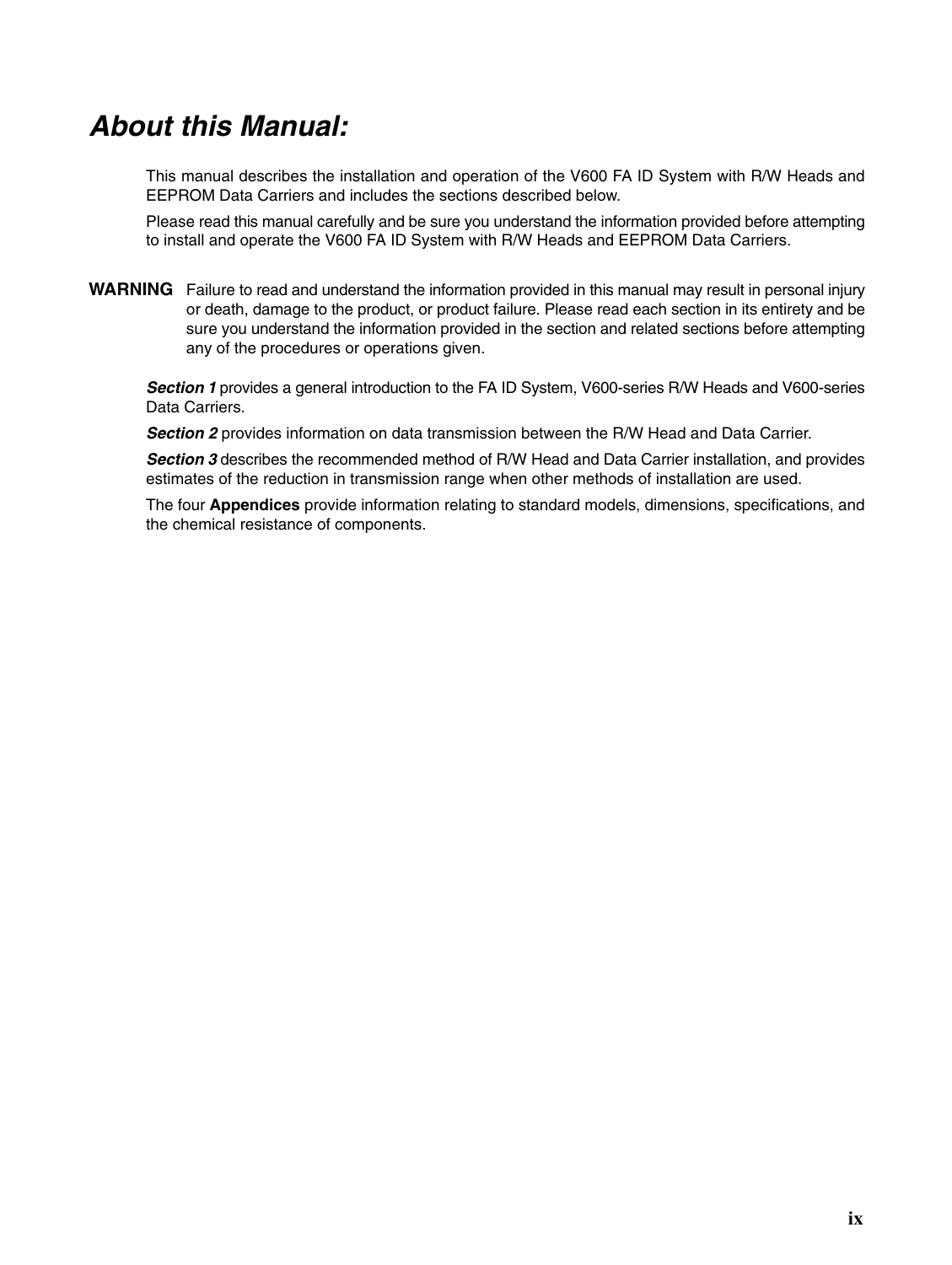# **SECTION 1 Features and System Configuration**

This section provides a general introduction to the FA ID System, V600-series R/W Heads and V600-series Data Carriers.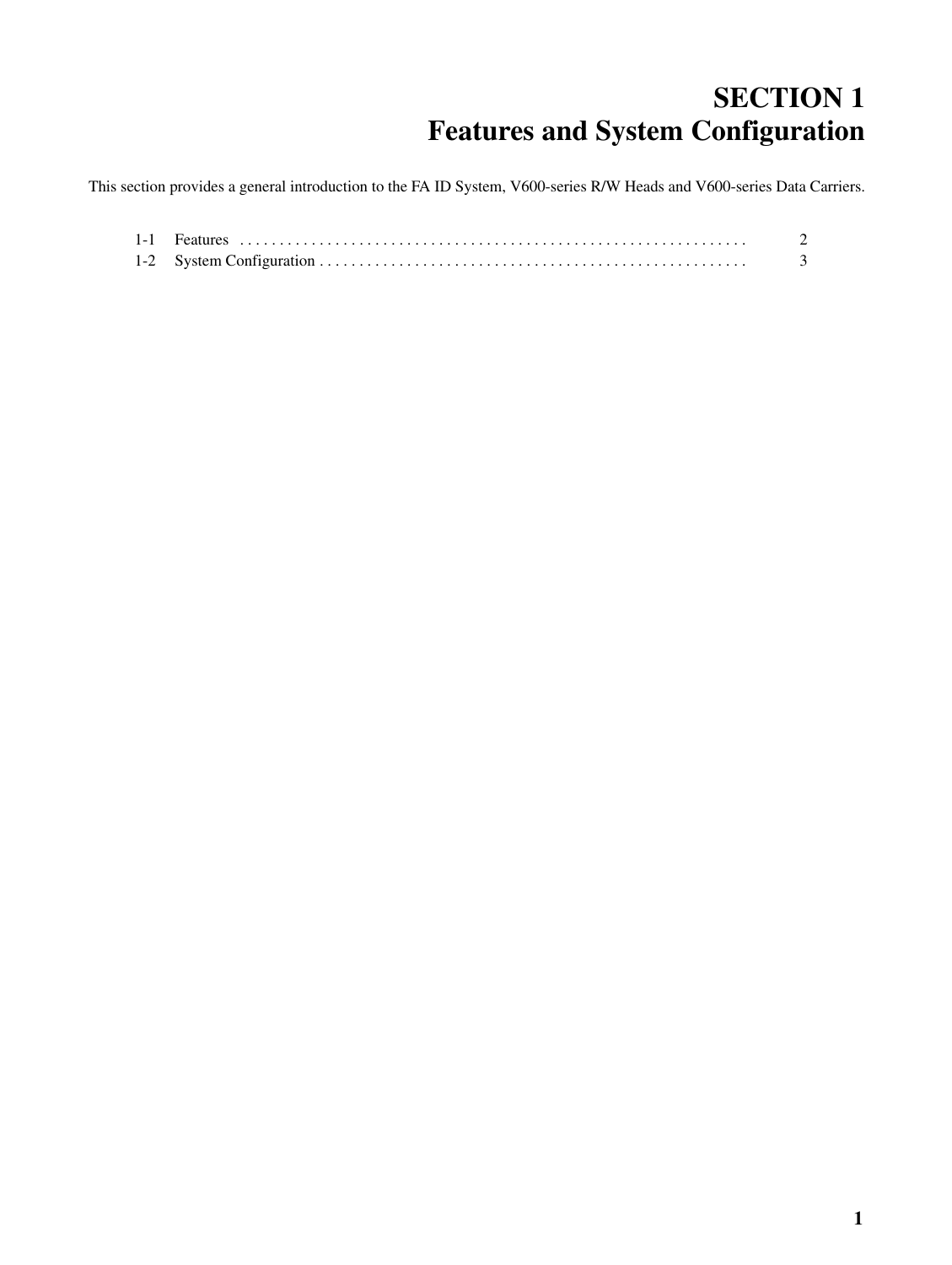# **1-1 Features**

The V600 ID System offers powerful support to the automation of large-scale distributed control systems and multi-model small-scale production systems by means of contactless data communication.



| <b>Contactless Data Transfer</b> | Data is transmitted between the Data Carrier (DC) and Read/Write (R/W) Head<br>electromagnetically in both directions, without physical contact between the two<br>devices.           |
|----------------------------------|---------------------------------------------------------------------------------------------------------------------------------------------------------------------------------------|
| <b>EEPROM Memory</b>             | Nonvolatile EEPROM is used for the DC's memory, so there is no need to worry<br>about batteries.                                                                                      |
| <b>CRC Error Detection</b>       | A 16-bit CRC (Cyclic Redundancy Check) has been added to detect data trans-<br>mission errors in both directions between the ID Controller and R/W Head, and<br>the R/W Head and DC.  |
| <b>Best Transmission Range</b>   | Although the DC is compact, it has the best transmission range in the industry.<br>Its small size and greater range allow installation in far more situations than oth-<br>er models. |
| 256-byte Memory                  | The DC has a 256-byte memory (254 bytes of user memory). More detailed<br>product information and test results can be input in addition to product identifica-<br>tion.               |
| <b>Long Memory Life</b>          | Each byte in the EEPROM memory can be overwritten 100,000 times.                                                                                                                      |
| <b>Exceptional Reliability</b>   | The R/W Head and DC are exceptionally durable and reliable, being resistant to<br>vibration, oil, and water.                                                                          |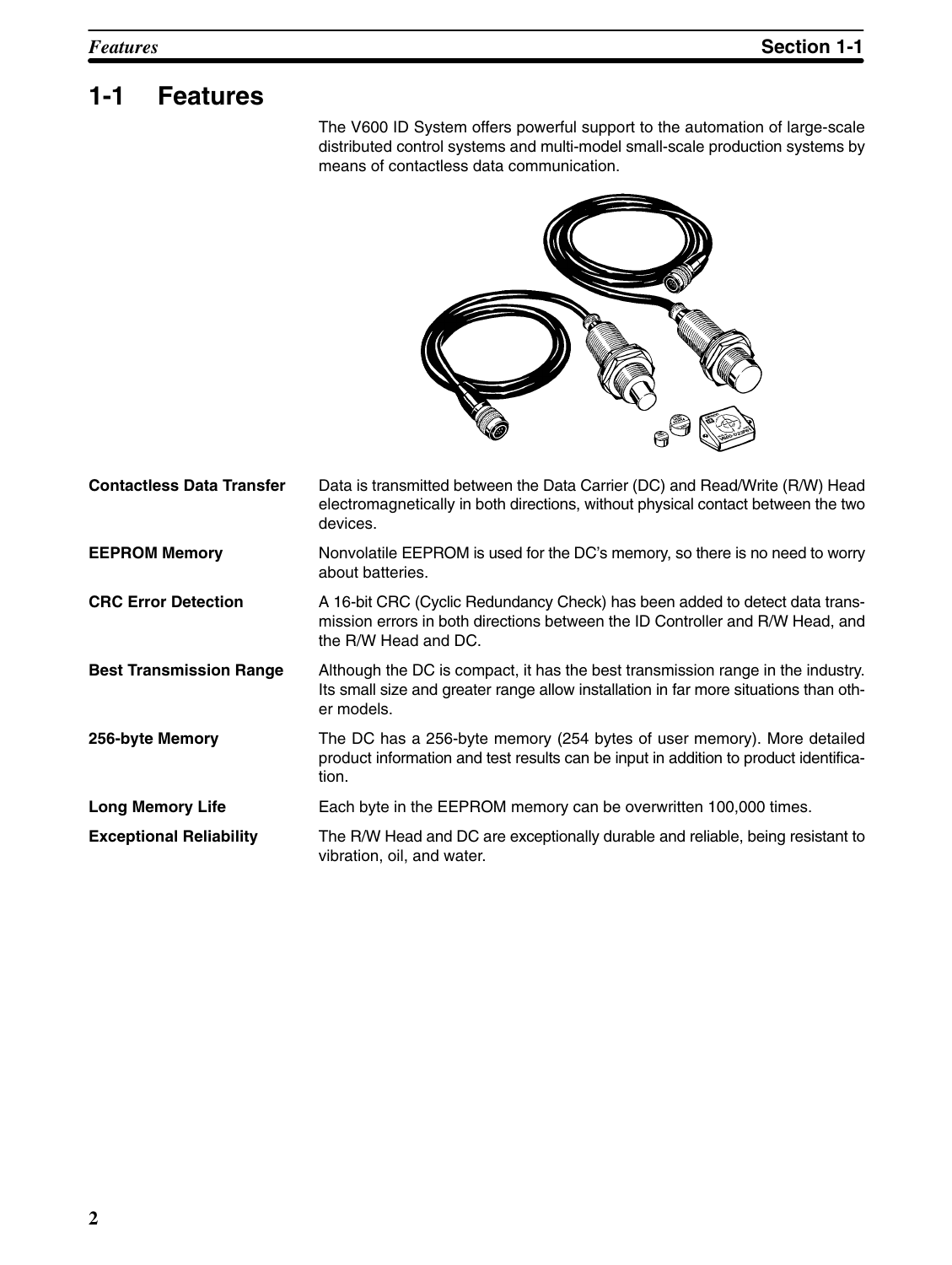## **1-2 System Configuration**

A V600 ID System is made up of ID controllers, R/W Heads, and DCs. A system can be assembled to suit almost any situation with different arrangements of these components.

#### **ID Controllers**



**Note** The current versions of the V600-CD1D and ID Sensor Units cannot access DCs with EEPROM memory. Contact your nearest OMRON sales office for the availability of V600-CA1A-F and V600-CD1D-V2.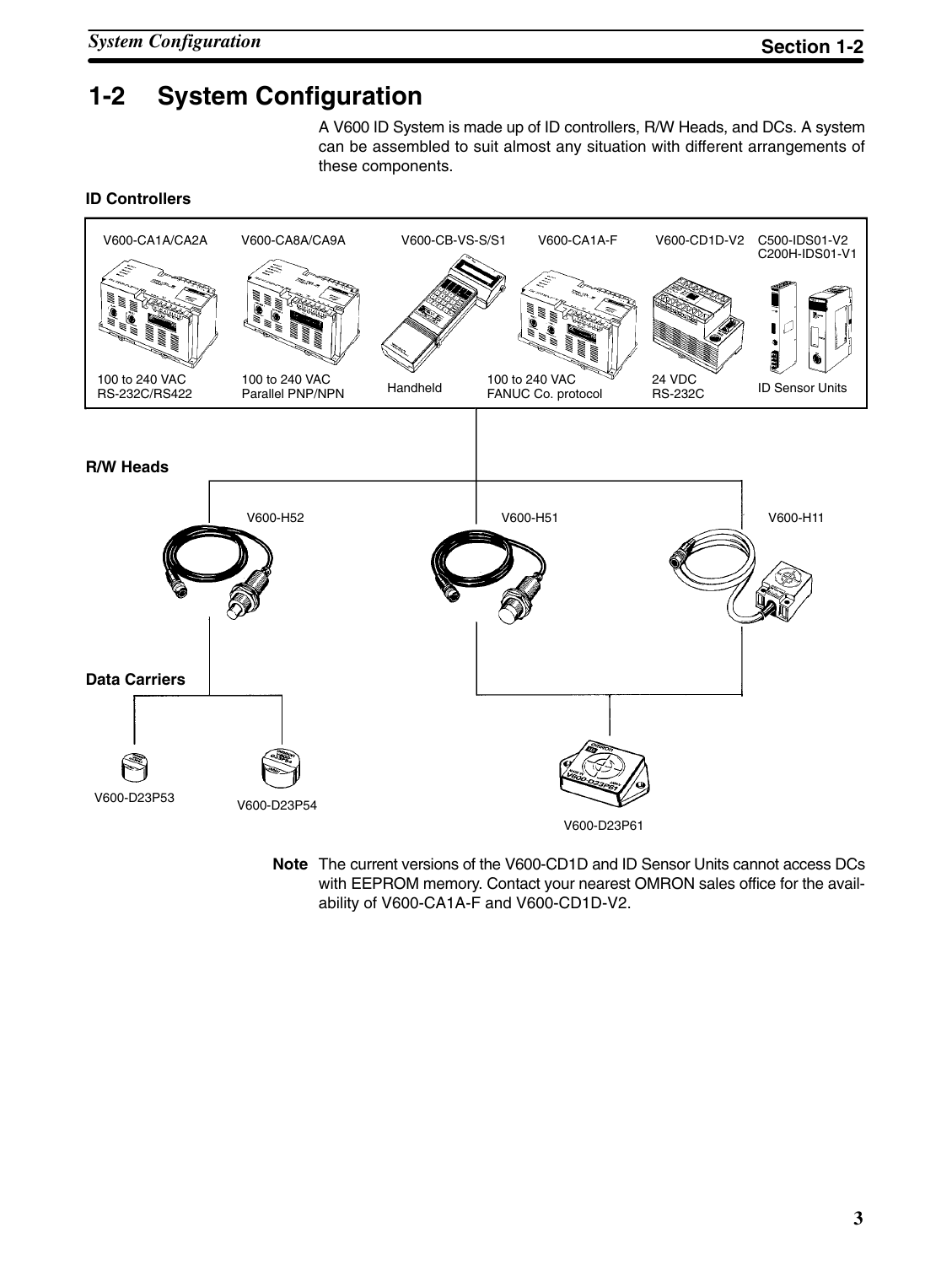# **SECTION 2 Communications**

This section provides information on data transmission between the R/W Head and Data Carrier.

| 2-3-1 Turn-around Time $\ldots$ , $\ldots$ , $\ldots$ , $\ldots$ , $\ldots$ , $\ldots$ , $\ldots$ , $\ldots$ , $\ldots$ , $\ldots$ |  |  |  |  |  |  |  |
|------------------------------------------------------------------------------------------------------------------------------------|--|--|--|--|--|--|--|
|                                                                                                                                    |  |  |  |  |  |  |  |
|                                                                                                                                    |  |  |  |  |  |  |  |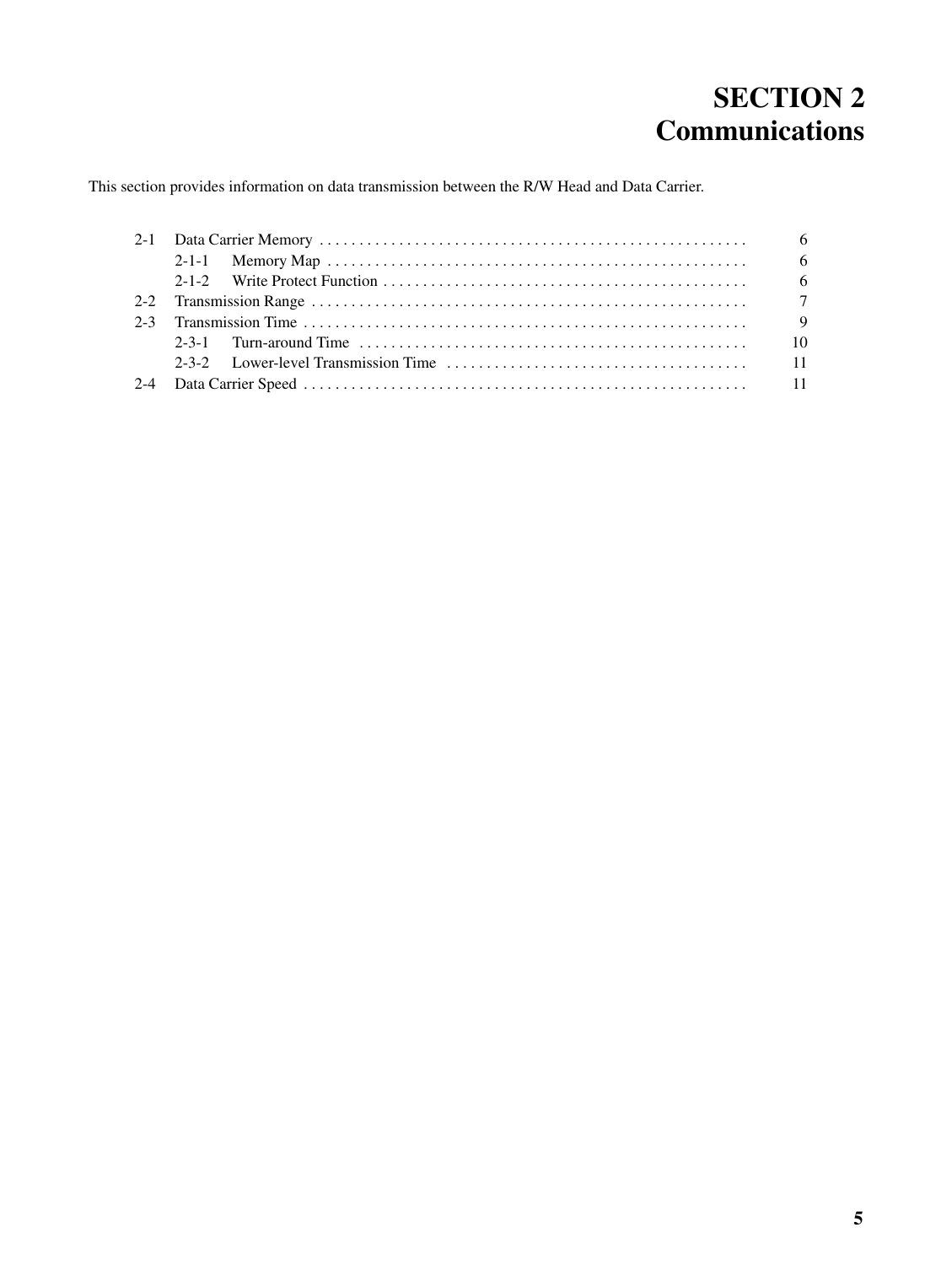## **2-1 Data Carrier Memory**

#### **2-1-1 Memory Map**

The Data Carrier (DC) has an EEPROM memory that can contain up to 254 bytes of information, including 0000(H), the write protect setting area. The memory has a life expectancy of 100,000 cycles, i.e., each address can be overwritten 100,000 times before errors begin to occur. EEPROM errors include failure to overwrite data and failure to retain data.

|                     |         | Address | Data                       |
|---------------------|---------|---------|----------------------------|
|                     |         | 0000(H) | Write protect setting area |
|                     |         | 0001(H) |                            |
| 254 usable<br>bytes |         | 0002(H) |                            |
|                     | 0003(H) |         |                            |
|                     |         |         |                            |
|                     |         |         |                            |
|                     |         |         |                            |
|                     |         |         |                            |
|                     |         | OOFD(H) |                            |
|                     |         |         | 1 byte                     |

#### **2-1-2 Write Protect Function**

The write protect function protects important data stored in the memory of the Data Carrier, such as product number and model, from inadvertent write access. With this function, the data up to a specified memory address can be protected. It is recommended that important data be write-protected as follows:

#### **Setting Write Protect Function**

The write protect function is set in address 0000 of the Data Carrier's memory. The most significant bit of address 0000 determines whether or not the write protect function is in effect.

| <b>Address</b> |            | <b>Bit</b> |   |                              |   |   |  |  |
|----------------|------------|------------|---|------------------------------|---|---|--|--|
|                |            |            | O |                              | v | 2 |  |  |
| 0000           | YES/<br>ΝC |            |   | Last 2 digits of end address |   |   |  |  |

Write protect execution bit (most significant bit of address 0000) 1: Write-protected

0: Not write-protected

The end address can be set between 00 and 7F. Setting the address to 00 protects all bytes from 0001 through 00FD. Setting the address to a value from 01 to 7F protects all bytes from 0001 through the specified address. It is not possible to specify an end address between 0080 and 00FF.

- **Note** 1. Address 0000 cannot be write-protected.
	- 2. Address 0001 is always the starting address of the write-protect area. Important data that needs to be protected should be input from 0001 on.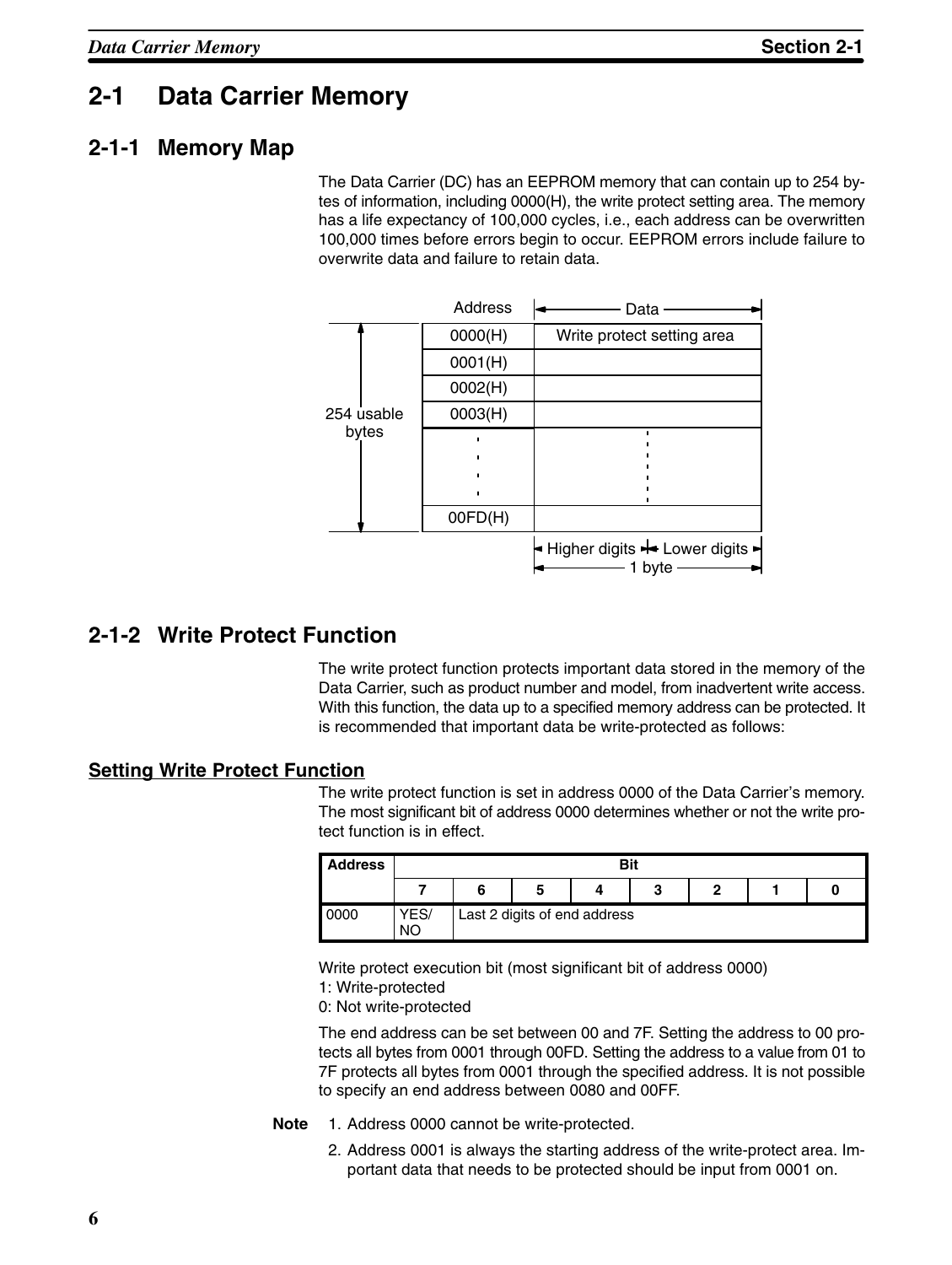**Example 1** To protect addresses 0001 through 0012:



| <b>Address</b> |  | <b>Higher digits</b> |  | Lower digits |  |
|----------------|--|----------------------|--|--------------|--|
| 0000           |  |                      |  |              |  |
|                |  |                      |  |              |  |

**Example 2** All bytes from 0001 through 00FD will be write-protected when bit 7 is ON and the end address is set to 00.

ÉÉÉÉÉÉ

ÉÉÉ É L'ALIEU ALIEU ALIEU A L'ALIEU A L'ALIEU A L'ALIEU A L'ALIEU A L'ALIEU A L'ALIEU A L'ALIEU A L'ALIEU A L' ÉÉÉ É L'ACIE D'AUGUST L'AUGUST L'AUGUST L'AUGUST L'AUGUST L'AUGUST L'AUGUST L'AUGUST L'AUGUST L'AUGUST L'AUGUS



0001

00FD

 $\mathcal{L}(\mathcal{L}/\mathcal{L})$  Write-protected area

| <b>Address</b> | <b>Higher digits</b> |  |  | <b>Lower digits</b> |  |  |  |  |
|----------------|----------------------|--|--|---------------------|--|--|--|--|
| 0000           |                      |  |  |                     |  |  |  |  |
|                |                      |  |  |                     |  |  |  |  |

#### **Canceling Write Protection**

To cancel write protection, clear the most significant bit of address 0000 to 0. The write protection will be cancelled and the end address specified in 0000 will be invalid.

## **2-2 Transmission Range**

The following table shows the transmission ranges for V600-series DCs when reading or writing data.

| DC Model <sup>1</sup> | <b>Motion</b> | <b>Transmission</b> | <b>ID Controller Mode<sup>2</sup></b> | <b>Axial Offset</b> | <b>Transmission</b><br>Range |
|-----------------------|---------------|---------------------|---------------------------------------|---------------------|------------------------------|
| V600-D23P53           | Stationary    | Read                | Transmission range priority           | $+1$ mm             | 0.5 to 4.5 mm                |
|                       |               |                     |                                       | $+2$ mm             | $0.5$ to 4.0 mm              |
|                       |               |                     | Transmission time priority            | $+1$ mm             | 0.5 to 3.5 mm                |
|                       |               |                     |                                       | $+2$ mm             | 0.5 to 3.0 mm                |
|                       |               | Write               | Transmission range/time priority      | $+1$ mm             | 0.5 to 3.5 mm                |
|                       |               |                     |                                       | $+2$ mm             | 0.5 to 3.0 mm                |
| V600-D23P54           | Stationary    | Read                | Transmission range priority           | $+1$ mm             | 0.5 to 7.0 mm                |
|                       |               |                     |                                       | $+2$ mm             | 0.5 to 6.5 mm                |
|                       |               |                     | Transmission time priority            | $+1$ mm             | $0.5$ to 6.0 mm              |
|                       |               |                     |                                       | $+2$ mm             | $0.5$ to 5.5 mm              |
|                       |               | Write               | Transmission range/time priority      | $+1$ mm             | 0.5 to 6.0 mm                |
|                       |               |                     |                                       | $+2$ mm             | 0.5 to 5.5 mm                |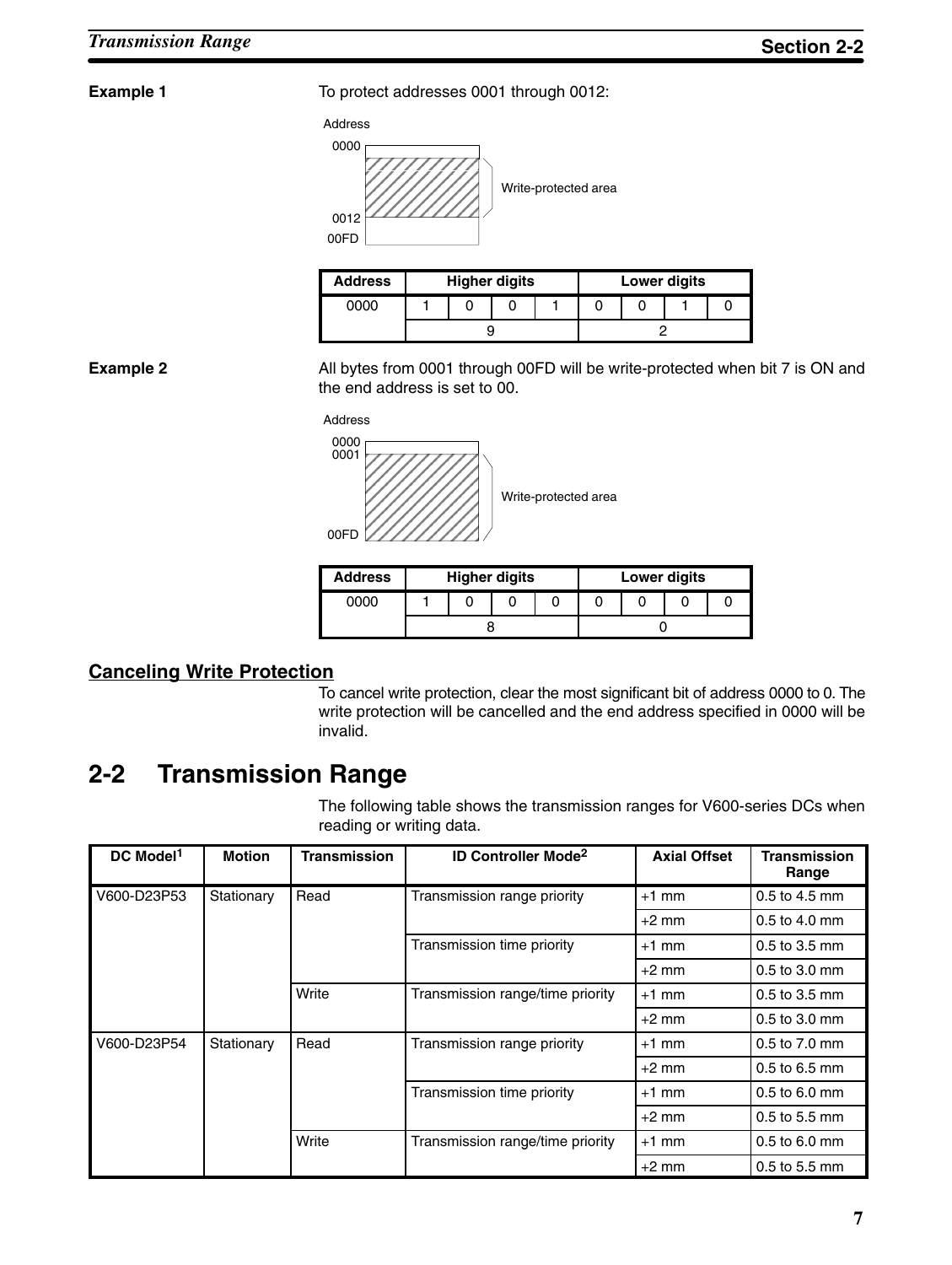| DC Model <sup>1</sup> | <b>Motion</b> | <b>Transmission</b> | <b>ID Controller Mode<sup>2</sup></b> | <b>Axial Offset</b> | <b>Transmission</b><br>Range |
|-----------------------|---------------|---------------------|---------------------------------------|---------------------|------------------------------|
| V600-D23P61           | Stationary    | Read                | Transmission range priority           | $+1$ mm             | 1 to $16 \text{ mm}$         |
|                       |               |                     |                                       | $+2$ mm             | 1 to $16 \text{ mm}$         |
|                       |               |                     | Transmission time priority            | $+1$ mm             | 1 to $14 \text{ mm}$         |
|                       |               |                     |                                       | $+2$ mm             | 1 to $14 \text{ mm}$         |
|                       |               | Write               | Transmission range/time priority      | $+1$ mm             | 1 to $14 \text{ mm}$         |
|                       |               |                     |                                       | $+2$ mm             | 1 to $14 \text{ mm}$         |
|                       | Moving        | Read                | Transmission range priority           | $+1$ mm             | 7 to 16 mm                   |
|                       |               |                     |                                       | $+2$ mm             | 7 to 16 mm                   |
|                       |               |                     | Transmission time priority            | $+1$ mm             | 7 to 14 mm                   |
|                       |               |                     |                                       | $+2$ mm             | 7 to 14 mm                   |
|                       |               | Write               | Transmission range/time priority      | $+1$ mm             | 7 to 14 mm                   |
|                       |               |                     |                                       | $+2$ mm             | 7 to 14 mm                   |

- **Note** 1. Measurements for the V600-D23P53 and V600-D23P54 were made using a V600-H52 R/W Head. Measurements for the V600-D23P61 were made using a V600-H51 R/W Head.
	- 2. The ID controller mode can be set with a DIP switch on Serial Interface ID Controllers and ID Sensor Units only.

For Parallel Interface ID Controllers, use the transmission range values given for the transmission range priority mode settings.

The measurements listed in the preceding table take the ambient temperature and product variation into account. The measurement configuration is shown below. (The transmission range can vary greatly depending on where and how the R/W Head and DC are installed.)

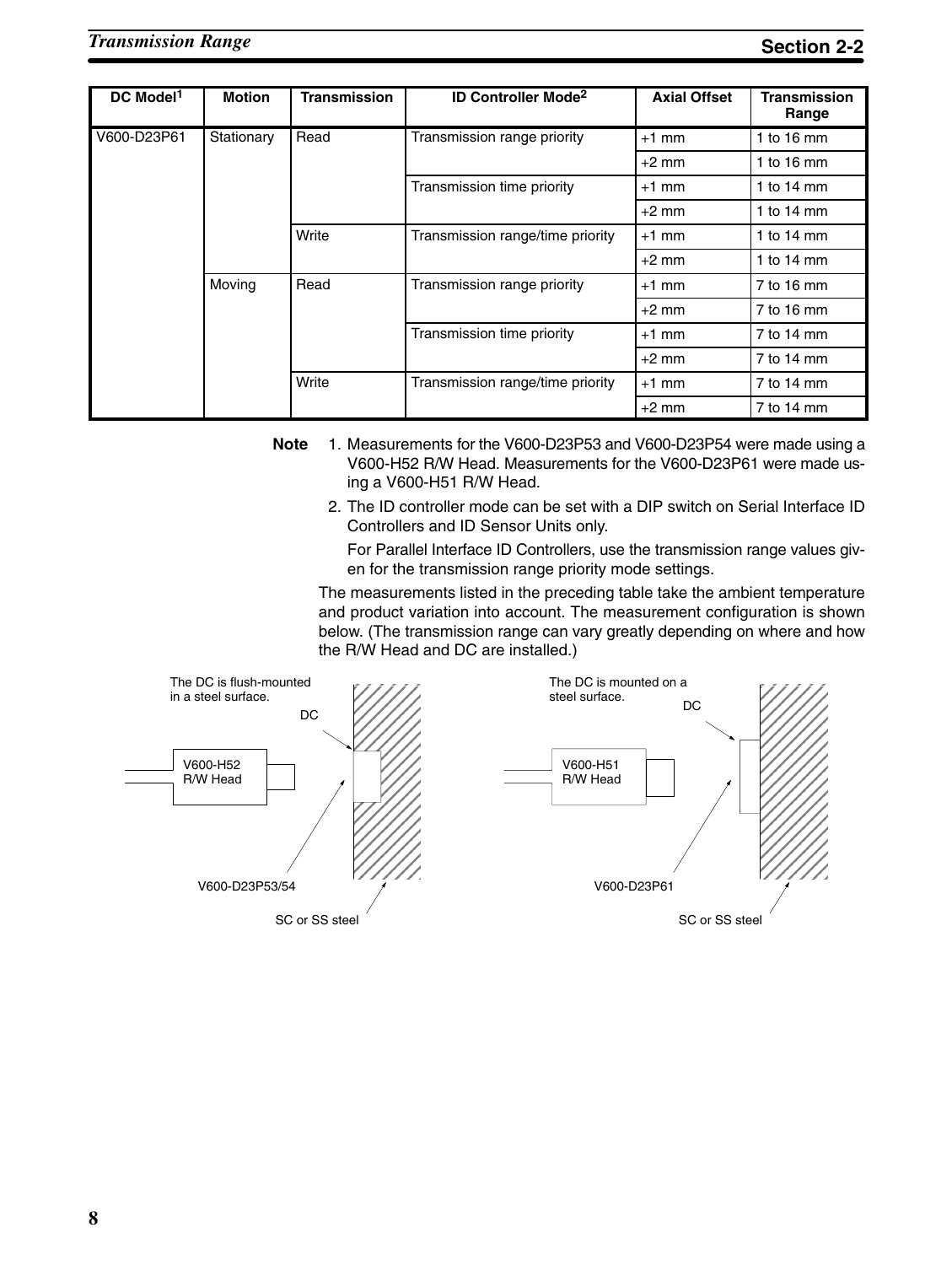Actual transmission ranges vary with the axial offset (the distance separating the center lines of the DC and R/W Head). The following diagrams show the actual transmission ranges in mm for V600-series DCs when reading or writing data.



### **2-3 Transmission Time**

Transmission times are the same for all models of R/W Heads and DCs covered in this manual, although transmission times are different for DCs that contain batteries. The term "transmission time" is used to indicate both the turn-around time (TAT) and the lower level transmission time between the R/W Head and DC. **Turn-around Time** The TAT is the total time required from the transmission of a command from a host device (such as a host computer) until the reception of a response at the host device. The lower-level transmission time is the time required for transmission of data between the R/W Head and DC. **Lower-level Transmission Time**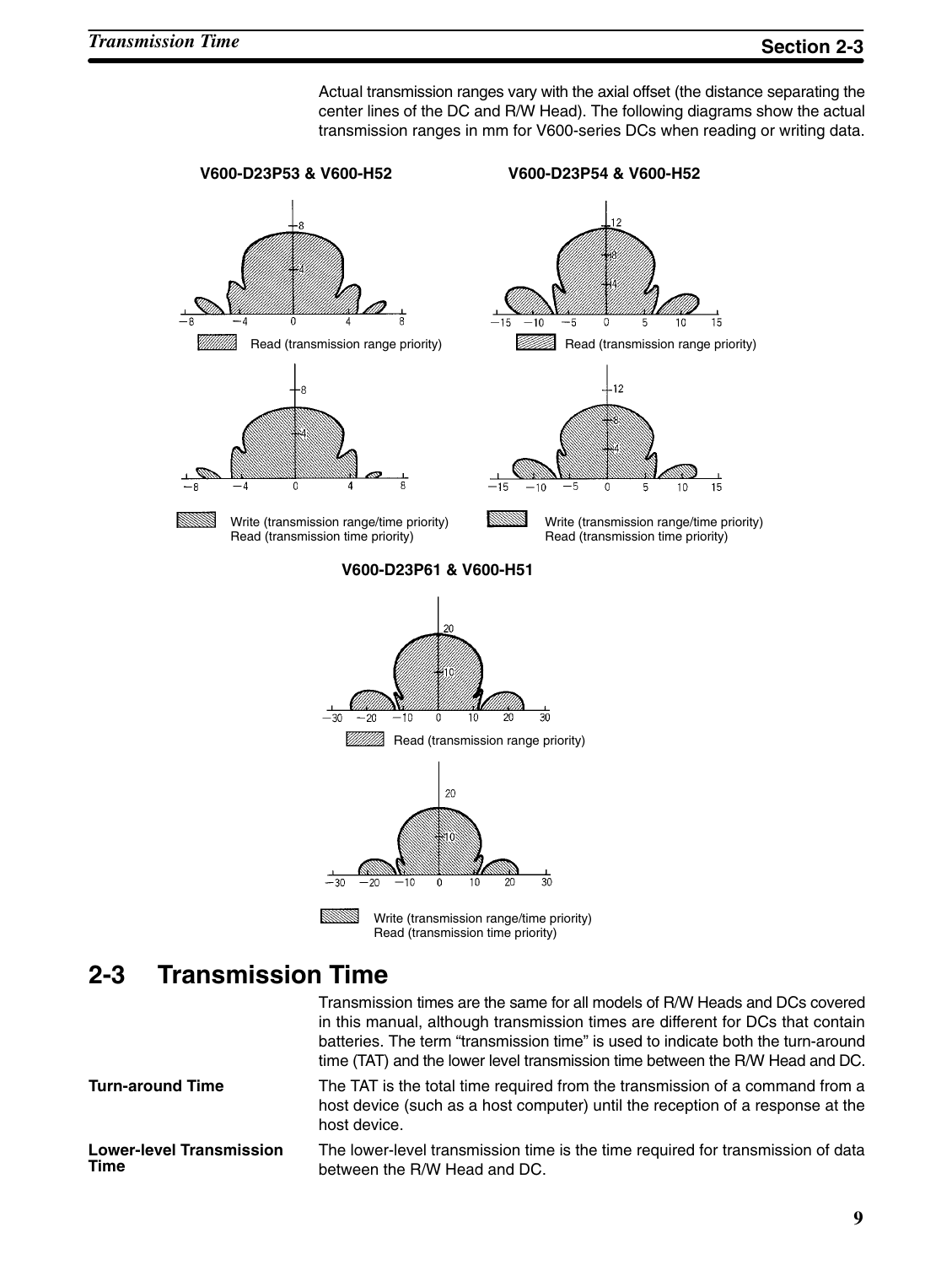The following diagram shows the TAT and lower-level transmission time for the READ command.



#### **2-3-1 Turn-around Time**

The following diagrams show the TAT for Serial Interface ID Controllers V600-CA1A/CA2A and V600-CD1D. (The TAT for Parallel Interface ID Controllers and ID Sensor Units varies with the host's software.)



**Note** 1. The TAT data was measured with a V600-CA1A ID Controller. Communications between the ID Controller and host computer were set for 9,600 bps, 8 data bits, 1 stop bit, and odd parity.

Data was transmitted continuously in this example; there were no spaces between characters.

- 2. The number of bytes was for ASCII code specification. Refer to the *Operation Manual* for details.
- 3. The ID Controller mode (transmission range/time priority mode) is determined by the DIP switch settings on Serial Interface ID Controllers (V600-CA1A/CA2A/CD1D) and ID Sensor Units. Refer to the *Operation Manual* for details.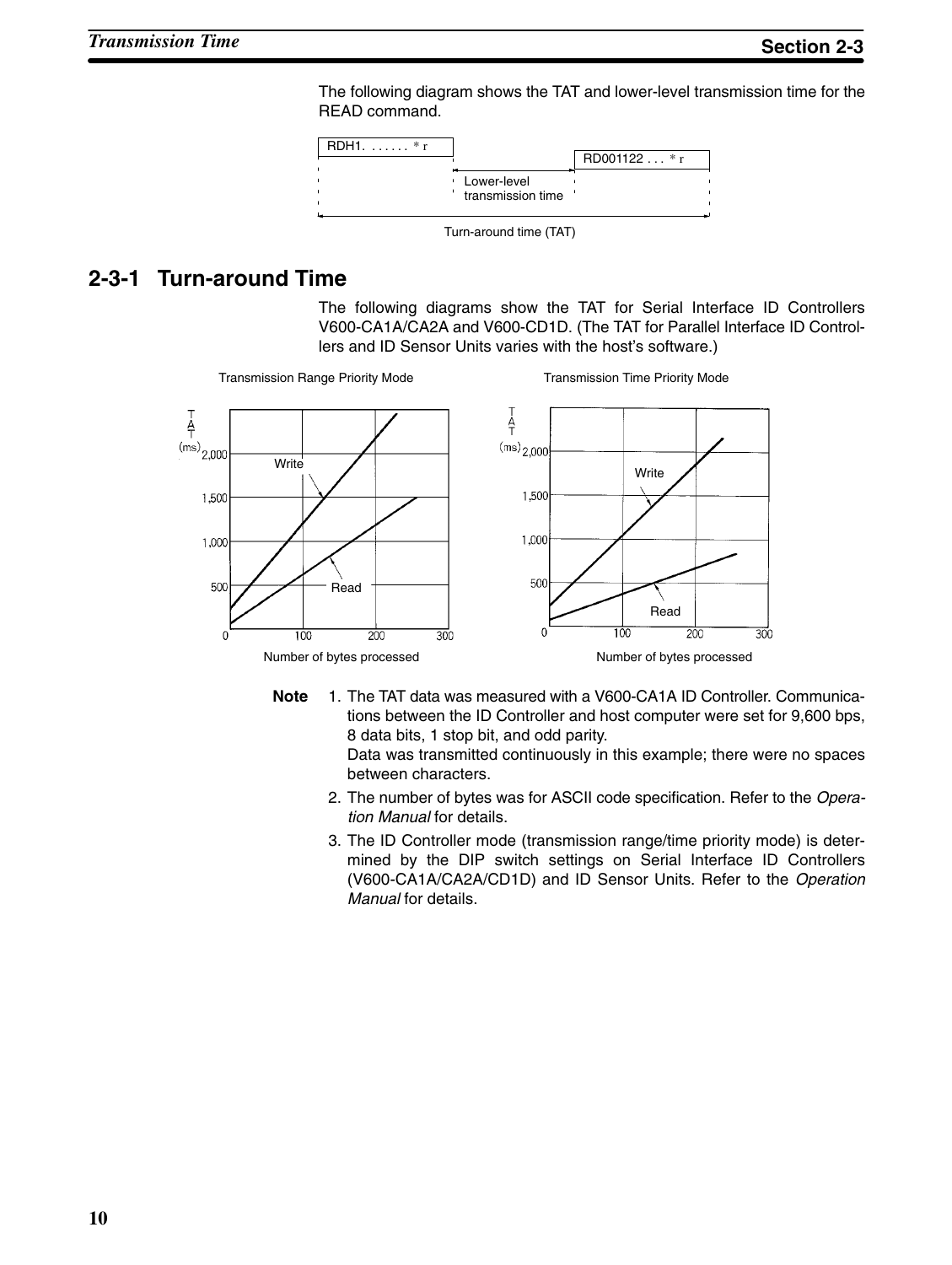#### **2-3-2 Lower-level Transmission Time**

The following diagrams show the lower-level transmission time.



The lower-level transmission time can also be calculated using the equations in the table below. (The term N represents the number of bytes being processed.)

| <b>ID Controller Mode</b>   | <b>Transmission</b> | <b>Transmission Time (ms)</b> |
|-----------------------------|---------------------|-------------------------------|
| Transmission range priority | Read                | $t = 4.3N + 64.6$             |
|                             | Write               | $t = 8.7N + 167.1$            |
| Transmission time priority  | Read                | $t = 1.8N + 79.0$             |
|                             | Write               | $t = 7.1N + 180.4$            |

**Note** The ID Controller mode (transmission range/time priority mode) is determined by the DIP switch settings on Serial Interface ID Controllers (V600-CA1A/CA2A/ CD1D) and ID Sensor Units. Refer to the *Operation Manual* for details.

### **2-4 Data Carrier Speed**

The number of bytes that can be processed using the Auto Read and Auto Write commands depends on the speed of the DC. The relationship between the number of bytes and DC speed can be determined from the following equation or diagrams.

Max. DC Speed  $=$  Distance travelled in the transmission range

Lower-level transmission time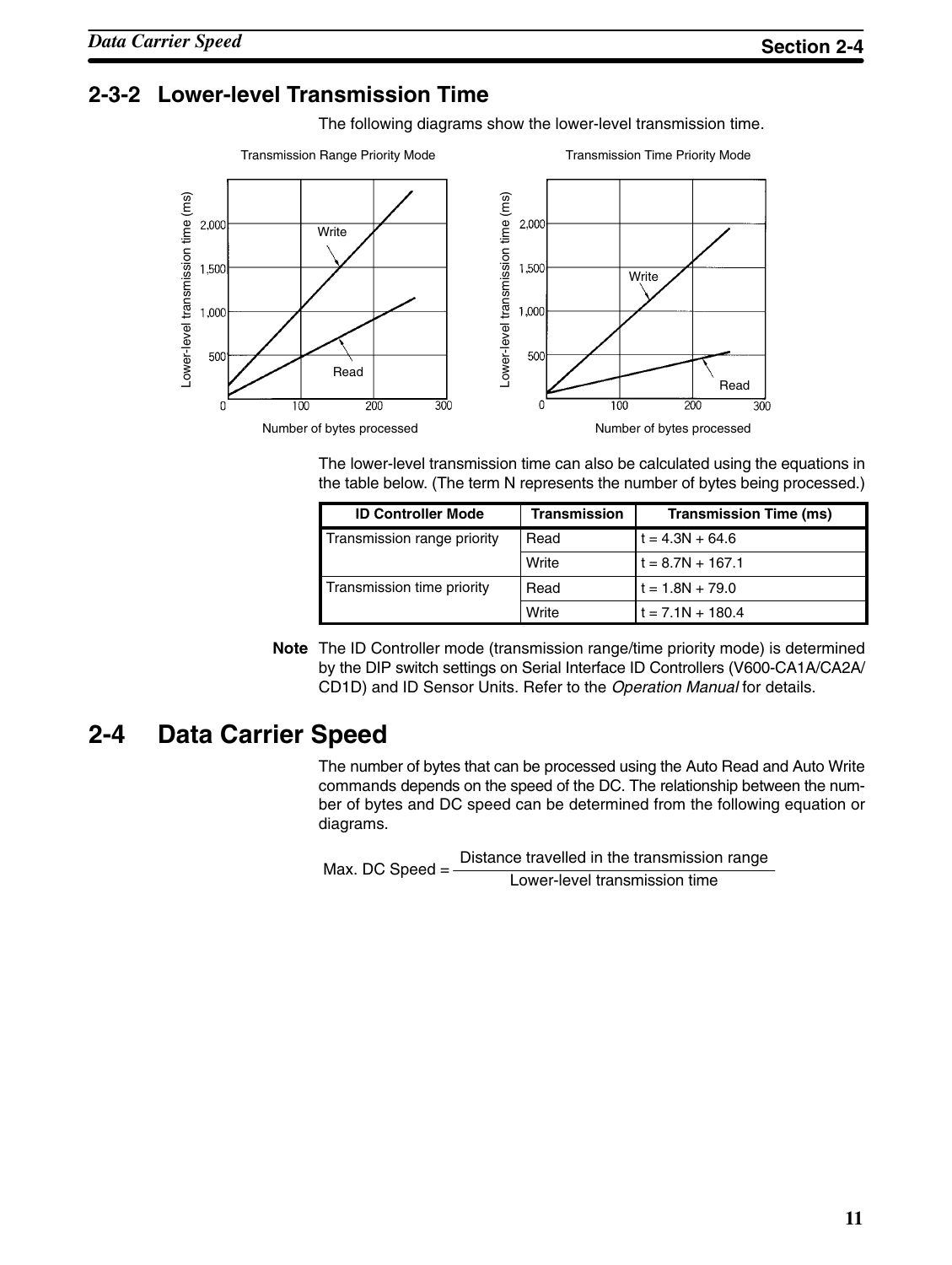The following diagrams show the relationship between the number of bytes accessed and DC speed for V600-D23P61 DCs.



- **Note** 1. The data above was measured with a R/W distance of 10 mm and an axial offset of  $+0$  mm.
	- 2. The distance travelled in the transmission range will change with variations in the R/W distance (the distance between the R/W Head and DC). Refer to *2-2 Transmission Range* for diagrams showing the transmission ranges.
	- 3. The equation for determining the DC speed is meant as a guide. Test transmissions between the R/W Head and DC under actual operating conditions before operation.
	- 4. The DC speed data above is for V600-CA1A/CA2A/CD1D ID Controllers. These restrictions do not apply to Parallel Interface ID Controllers (V600-CA8A/CA9A), because their lower-level transmissions are made in 1-byte units.
	- 5. The DC speed data above do not take into account possible transmission errors in host or lower-level communications.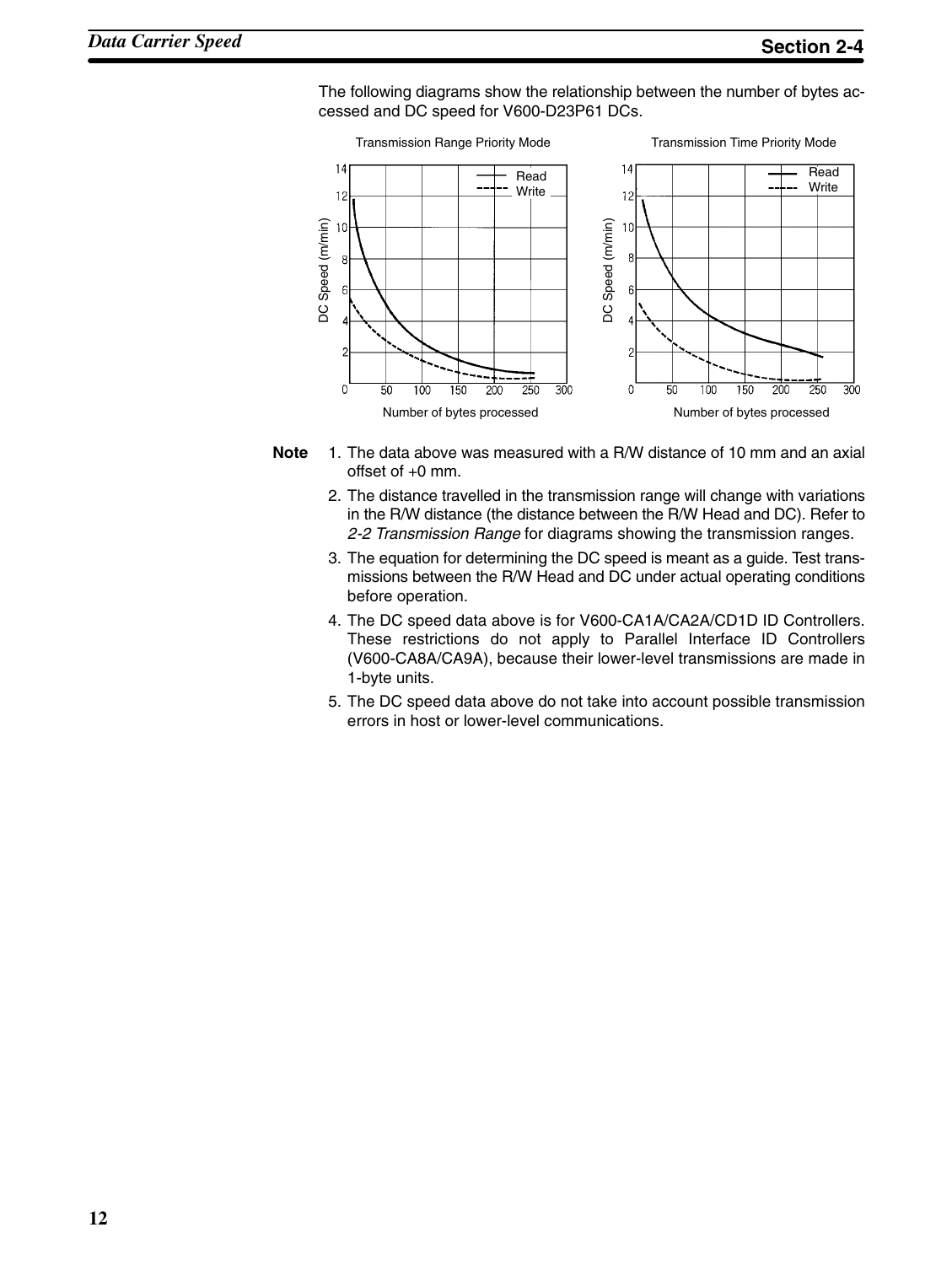# **SECTION 3 Installation**

This section describes the recommended method of R/W Head and Data Carrier installation, and provides estimates of the reduction in transmission range when other methods of installation are used.

| $3 - 1$ |             |                                                                                                |    |  |  |  |  |  |
|---------|-------------|------------------------------------------------------------------------------------------------|----|--|--|--|--|--|
|         | $3 - 1 - 1$ |                                                                                                | 14 |  |  |  |  |  |
|         | $3 - 1 - 2$ |                                                                                                | 14 |  |  |  |  |  |
|         | $3 - 1 - 3$ |                                                                                                | 14 |  |  |  |  |  |
|         | $3 - 1 - 4$ |                                                                                                | 15 |  |  |  |  |  |
| $3-2$   |             |                                                                                                |    |  |  |  |  |  |
|         | $3 - 2 - 1$ |                                                                                                | 16 |  |  |  |  |  |
|         | $3 - 2 - 2$ | Recommended V600-D23P61 Installation $\ldots \ldots \ldots \ldots \ldots \ldots \ldots \ldots$ | 16 |  |  |  |  |  |
|         | $3 - 2 - 3$ |                                                                                                | 16 |  |  |  |  |  |
|         | $3 - 2 - 4$ |                                                                                                | 17 |  |  |  |  |  |
|         | $3 - 2 - 5$ |                                                                                                |    |  |  |  |  |  |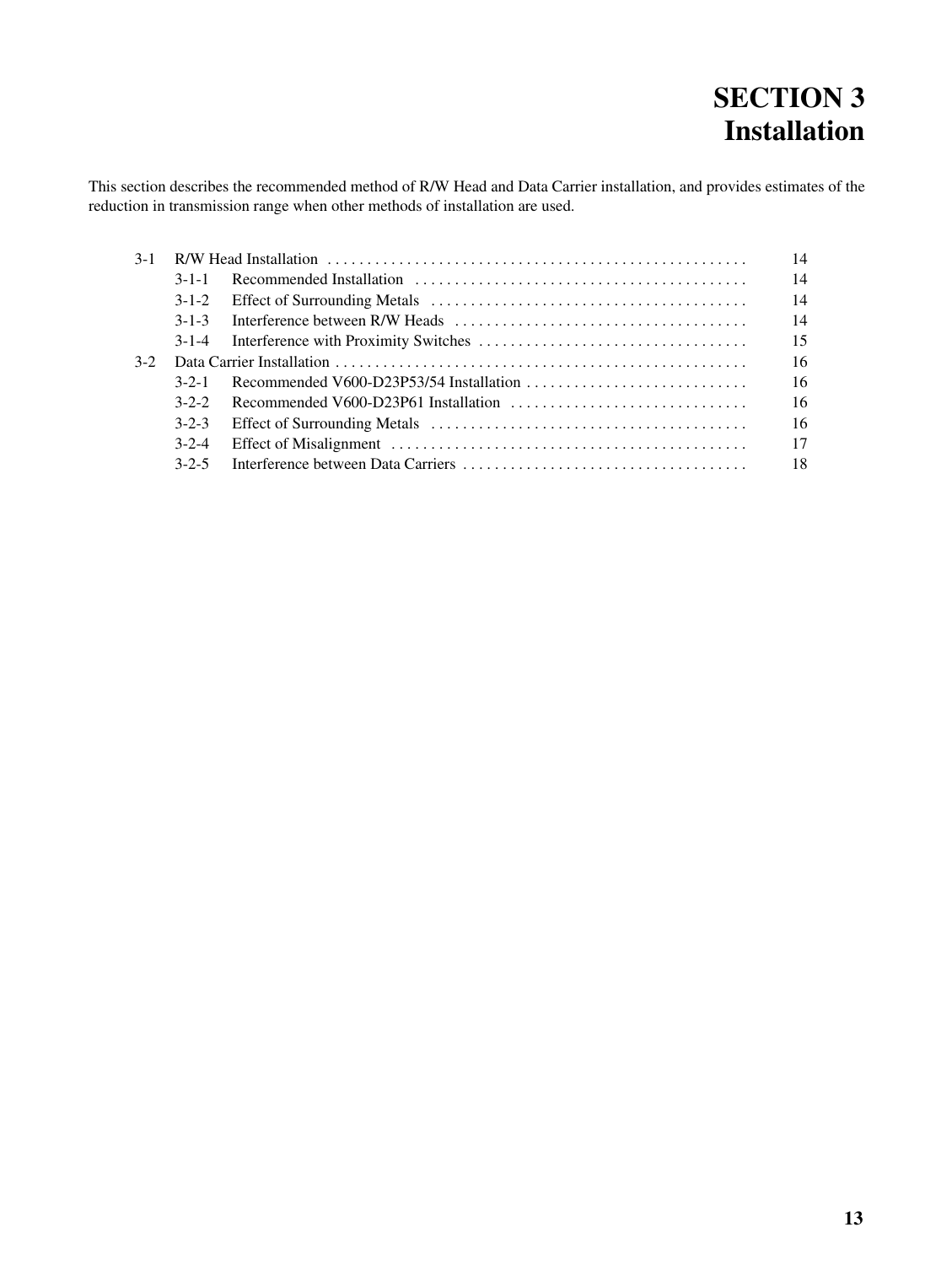## **3-1 R/W Head Installation**

## **3-1-1 Recommended Installation**

The R/W Heads are 22 mm in diameter. When installing a R/W Head in metal, provide a 35-mm clearance between the V600-H51 R/W Head's coil tip and the metal surface. Provide a 25-mm clearance from the V600-H52 R/W Head's coil tip. Be sure that the metal surface doesn't extend beyond the tip of the R/W Head.



When installing a R/W Head in a metal bracket, prepare a 22-mm mounting hole, as shown below. Use the nuts and lock washers to attach the R/W Head and torque the nuts to 39 N-m (400 kgf-cm).



#### **3-1-2 Effect of Surrounding Metals**

When a R/W Head is installed with metal near the coil tip, as shown below, the transmission range is reduced by 30% for the V600-H51 and by 10% for the V600-H52 in comparison to the recommended installation shown above.



#### **3-1-3 Interference between R/W Heads**

When using two or more R/W Heads, be sure to allow enough space between the R/W Heads to avoid errors caused by mutual interference. The diagrams below show the minimum spacing required.

If the R/W Heads will not transmit or receive data at the same time, there is no risk of interference and the R/W Heads can be installed nearby.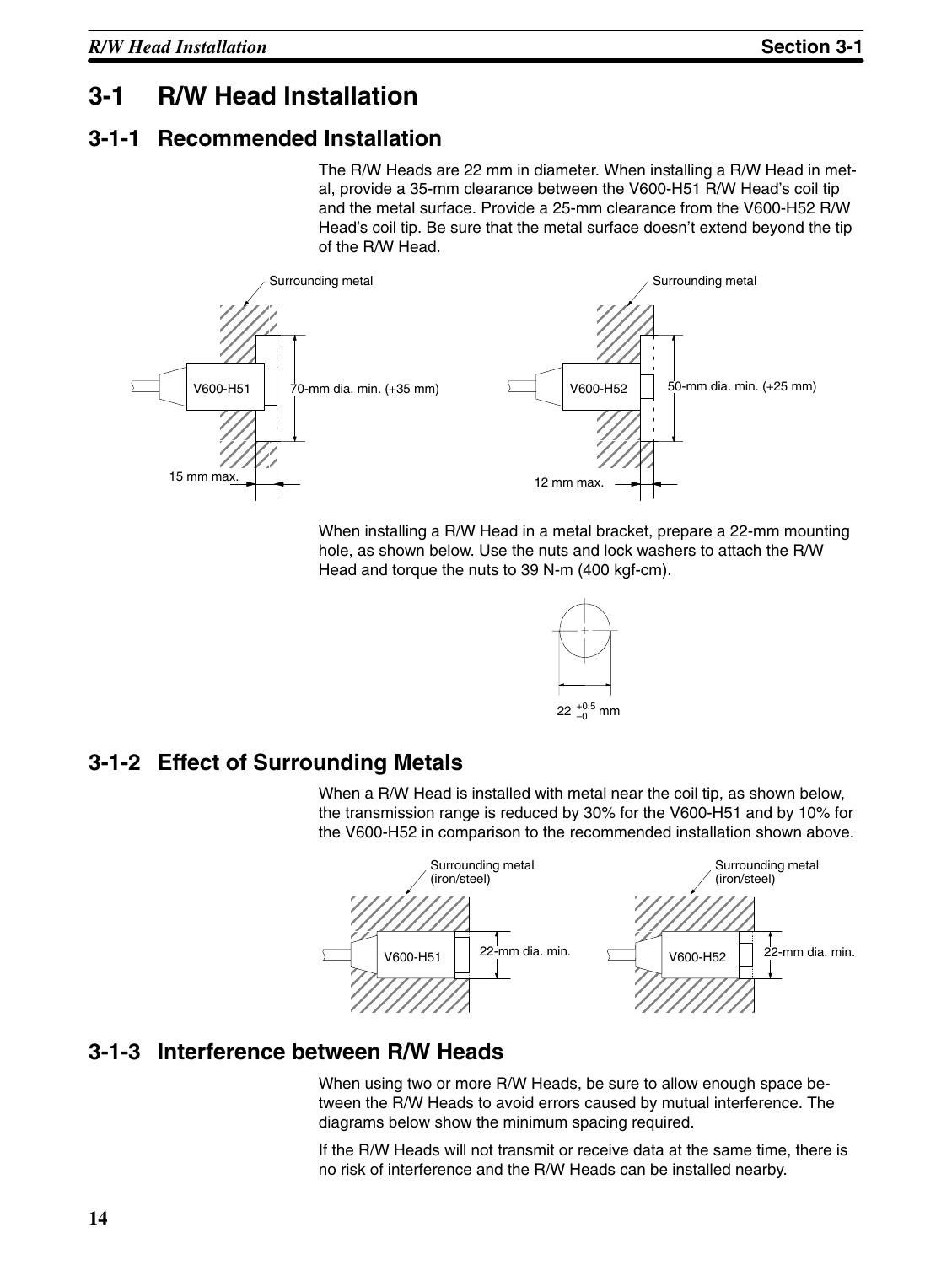#### *R/W Head Installation* **Section 3-1**

**V600-H51** V600-H51 R/W Heads should be installed at least 120 mm apart when facing each other, and at least 100 mm apart when facing the same direction.



**V600-H52** V600-H51 R/W Heads should be installed at least 80 mm apart whether they are facing each other or the same direction.



#### **3-1-4 Interference with Proximity Switches**

If R/W Heads, proximity switches, or other devices that emit radiation in the 400 to 600 kHz range are used in the same area, the proximity switches might not operate properly.

The minimum distances given in the following table are meant as a guide for OMRON Proximity Switches. Test the system under actual operating conditions to be sure that there is no interference.

| <b>R/W Head Installation</b>              | <b>Separation</b> |
|-------------------------------------------|-------------------|
| Facing Proximity Switch $(I_1)$           | 200 mm min.       |
| Alongside Proximity Switch (I2)           | 150 mm min.       |
| Perpendicular to Proximity Switch $(I_3)$ | 100 mm min.       |

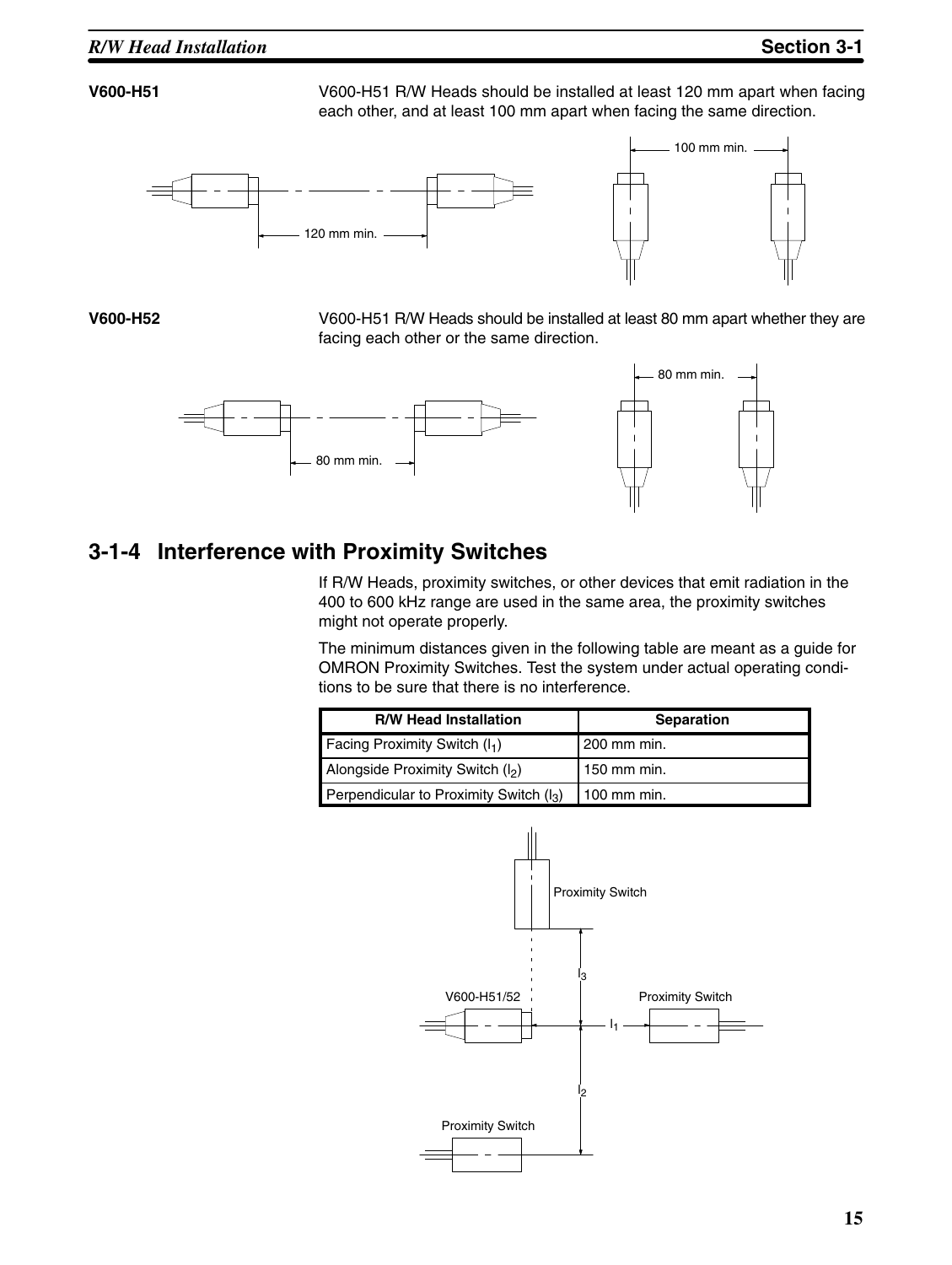## **3-2 Data Carrier Installation**

## **3-2-1 Recommended V600-D23P53/54 Installation**

To install a V600-D23P53/54 DC, first prepare a mounting hole according to the dimensions shown in the diagram below, and then attach the DC using a 2-part epoxy adhesive.



### **3-2-2 Recommended V600-D23P61 Installation**

Install the V600-D23P61 DC with M3 (3 mm) bolts and washers; apply a thread-lock adhesive so the fasteners will not loosen with vibration or shock. The DC can be mounted in any direction as long as the front surface faces the R/W Head, and it can approach the R/W Head from any direction.



## **3-2-3 Effect of Surrounding Metals**

The specifications given in this manual for the V600-D23P53/54 were measured with DCs flush-mounted in steel. The transmission range will be increased if the DC is installed without metal nearby.

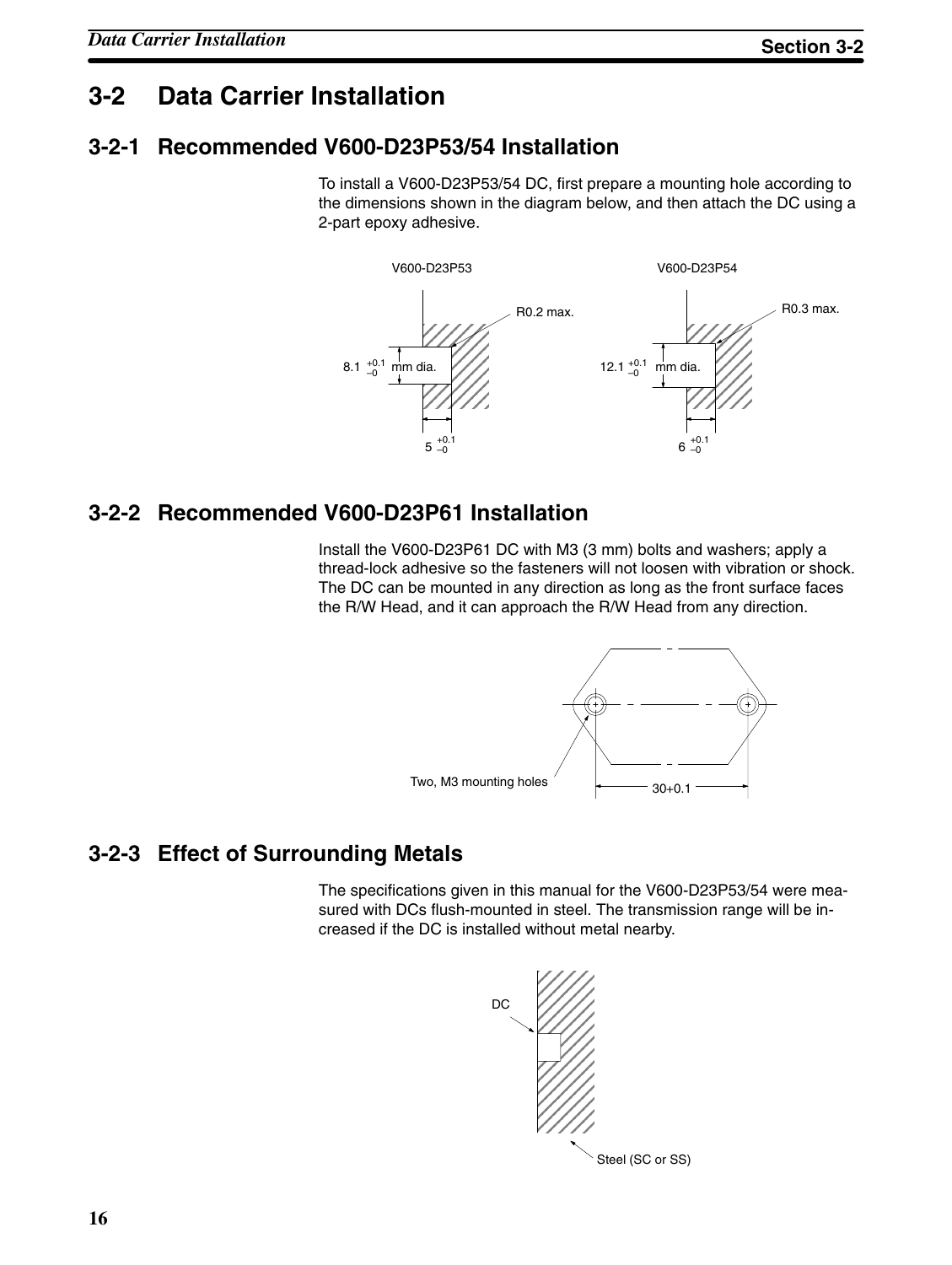The transmission range of the V600-D23P61 DC is reduced by 10% when it is flush-mounted in metal (figure b, below) in comparison to surface-mounting (figure a, below).



The specifications given in this manual for the V600-D23P61 were measured with surface-mounted DCs.

**Effects of Other Metals** The transmission range is reduced more significantly by metals other than iron and steel, as shown in the table below.

| <b>DC Model</b> | Iron/steel | <b>SUS</b> | <b>Brass</b> | Aluminum  | Installation  |
|-----------------|------------|------------|--------------|-----------|---------------|
| V600-D23P53     | $100\%$    | 70 to 80%  | 55 to 70%    | 55 to 70% | Flush-mount   |
| V600-D23P54     | 100%       | 85 to 90%  | 80 to 85%    | 80 to 85% | Flush-mount   |
| V600-D23P61     | $100\%$    | 95%        | 95%          | 95%       | Surface-mount |

#### **3-2-4 Effect of Misalignment**

The transmission range will be reduced if the R/W Head isn't perpendicular to the DC when data is transmitted. The table below shows the reduction in the transmission range due to the misalignment of the DC.



| Angle (?) | <b>Transmission Range Reduction</b> |             |             |
|-----------|-------------------------------------|-------------|-------------|
|           | V600-D23P53                         | V600-D23P54 | V600-D23P61 |
| 10%       | 8%                                  | 4%          | 0%          |
| 20%       | 16%                                 | 8%          | 1%          |
| 30%       | 30%                                 | 16%         | 5%          |
| 40%       | 60%                                 | 30%         | 15%         |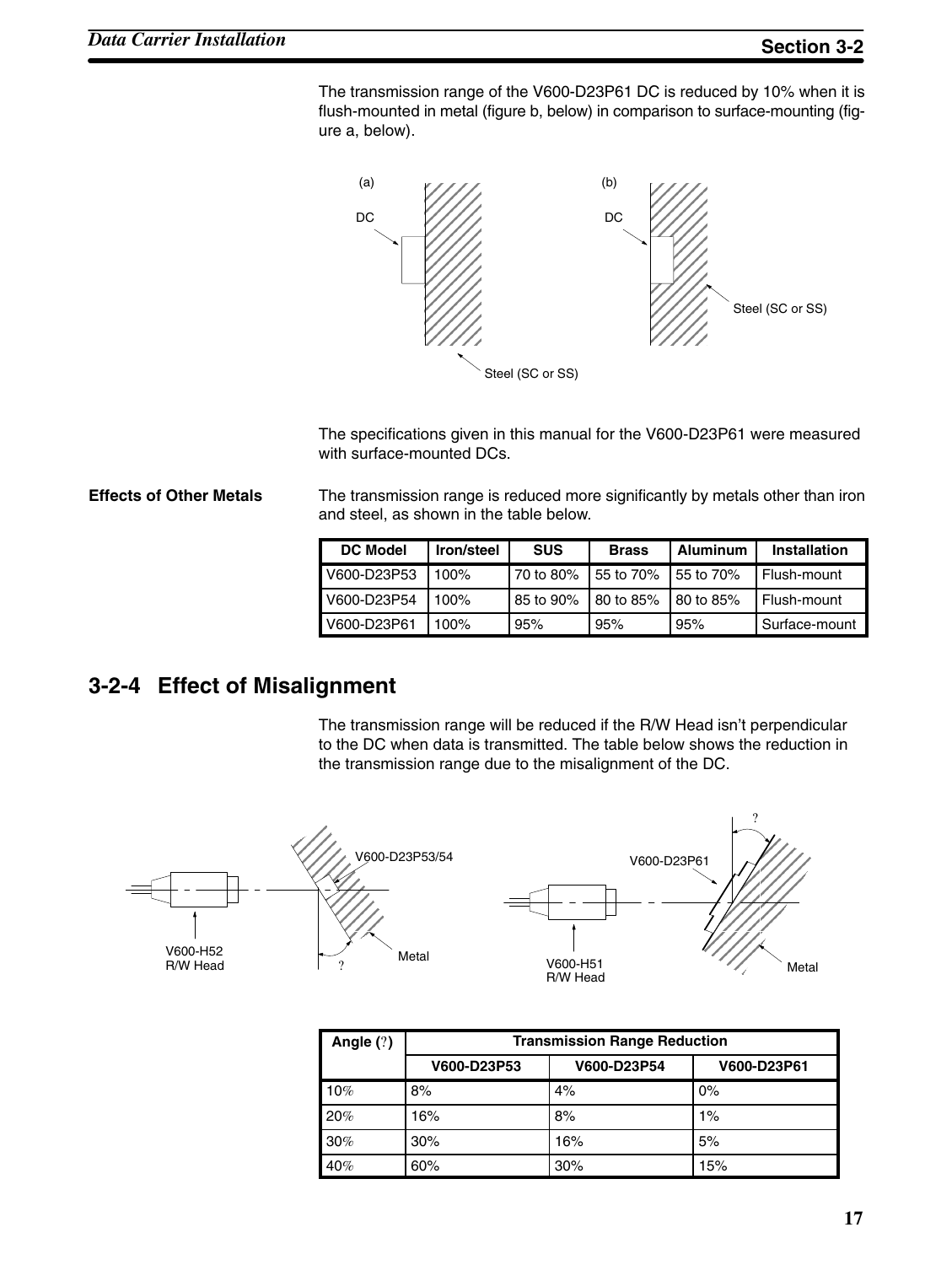#### **3-2-5 Interference between Data Carriers**

When DCs pass the R/W Head, be sure that they are not closer than the distances given in the diagram below so that 2 DCs cannot be in the R/W Head's transmission range at the same time.

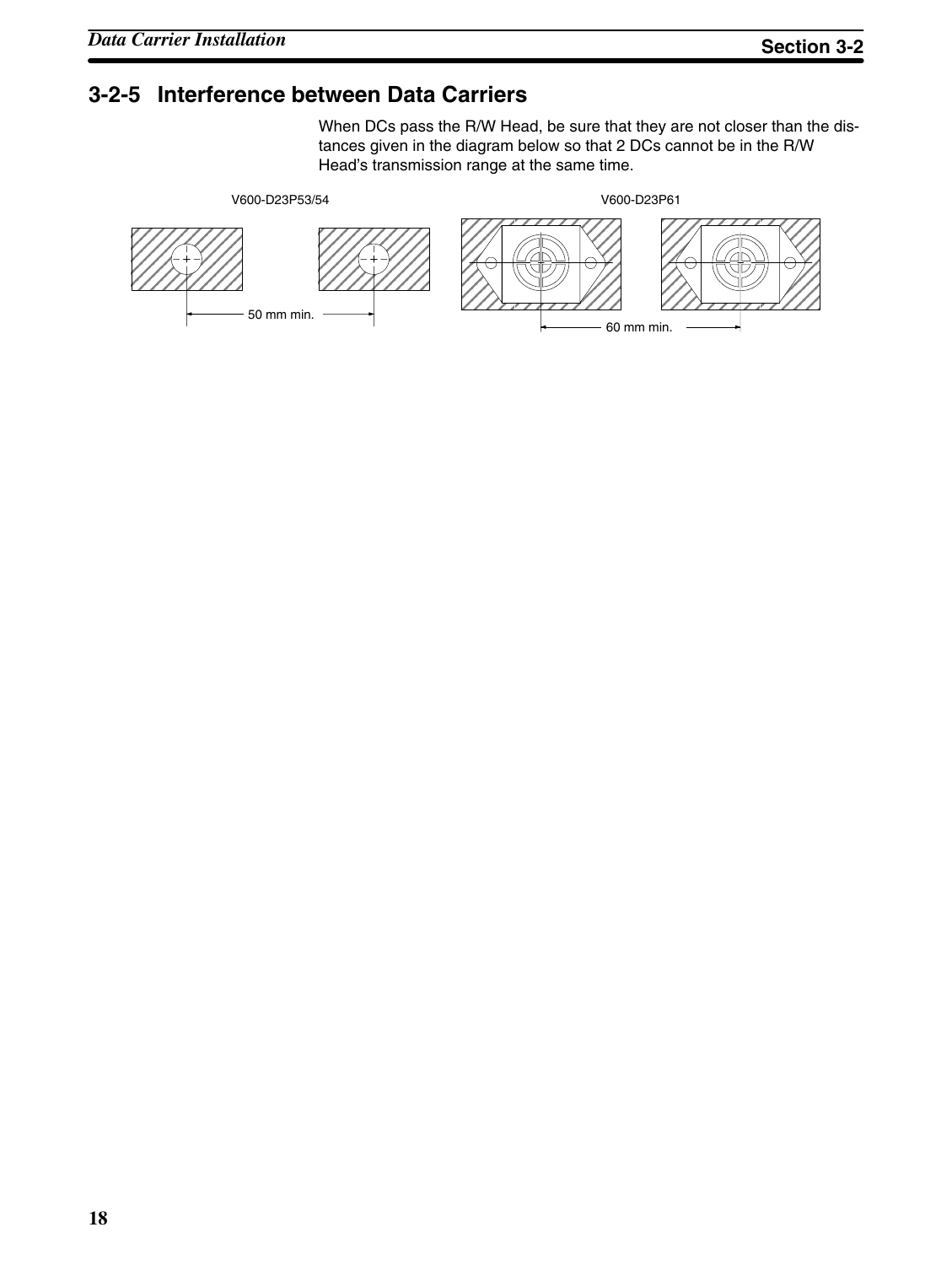# **Appendix A Standard Models**

The following products can be used together.

| <b>Name</b>            | <b>Specifications</b>                                                                                                                           | <b>Model</b> |
|------------------------|-------------------------------------------------------------------------------------------------------------------------------------------------|--------------|
| <b>Read/Write Head</b> | 0.5 m cable                                                                                                                                     | V600-H52     |
|                        | 2 m cable                                                                                                                                       |              |
|                        | 5 m cable                                                                                                                                       |              |
|                        | 10 m cable                                                                                                                                      |              |
| Data Carrier           | DC dimensions: 12 mm diameter, 6 mm deep<br>Memory capacity: 256 bytes (254 usable)<br>Memory type: EEPROM, can be overwritten 100,000<br>times | V600-D23P54  |
| Data Carrier           | DC dimensions: 8 mm diameter, 5 mm deep<br>Memory capacity: 256 bytes (254 usable)<br>Memory type: EEPROM, can be overwritten 100,000<br>times  | V600-D23P53  |

The following products can be used together.

| <b>Name</b>                     | <b>Specifications</b>                                                                               | Model       |
|---------------------------------|-----------------------------------------------------------------------------------------------------|-------------|
| Read/Write Head                 | 0.5 m cable                                                                                         | V600-H51    |
|                                 | 2 m cable                                                                                           |             |
|                                 | 5 m cable                                                                                           |             |
|                                 | 10 m cable                                                                                          |             |
| Data Carrier<br><b>Lego Dar</b> | Memory capacity: 256 bytes (254 usable)<br>Memory type: EEPROM, can be overwritten 100,000<br>times | V600-D23P61 |

The following products are accessories. Robotic cables are also available.

| <b>Name</b>              | <b>Specifications</b> | <b>Model</b> |
|--------------------------|-----------------------|--------------|
| R/W Head Extension Cable | 3 m cable             | V600-A45     |
|                          | 5 m cable             | V600-A44     |
|                          | 10 m cable            | V600-A40     |
|                          | 20 m cable            | V600-A41     |
|                          | 30 m cable            | V600-A42     |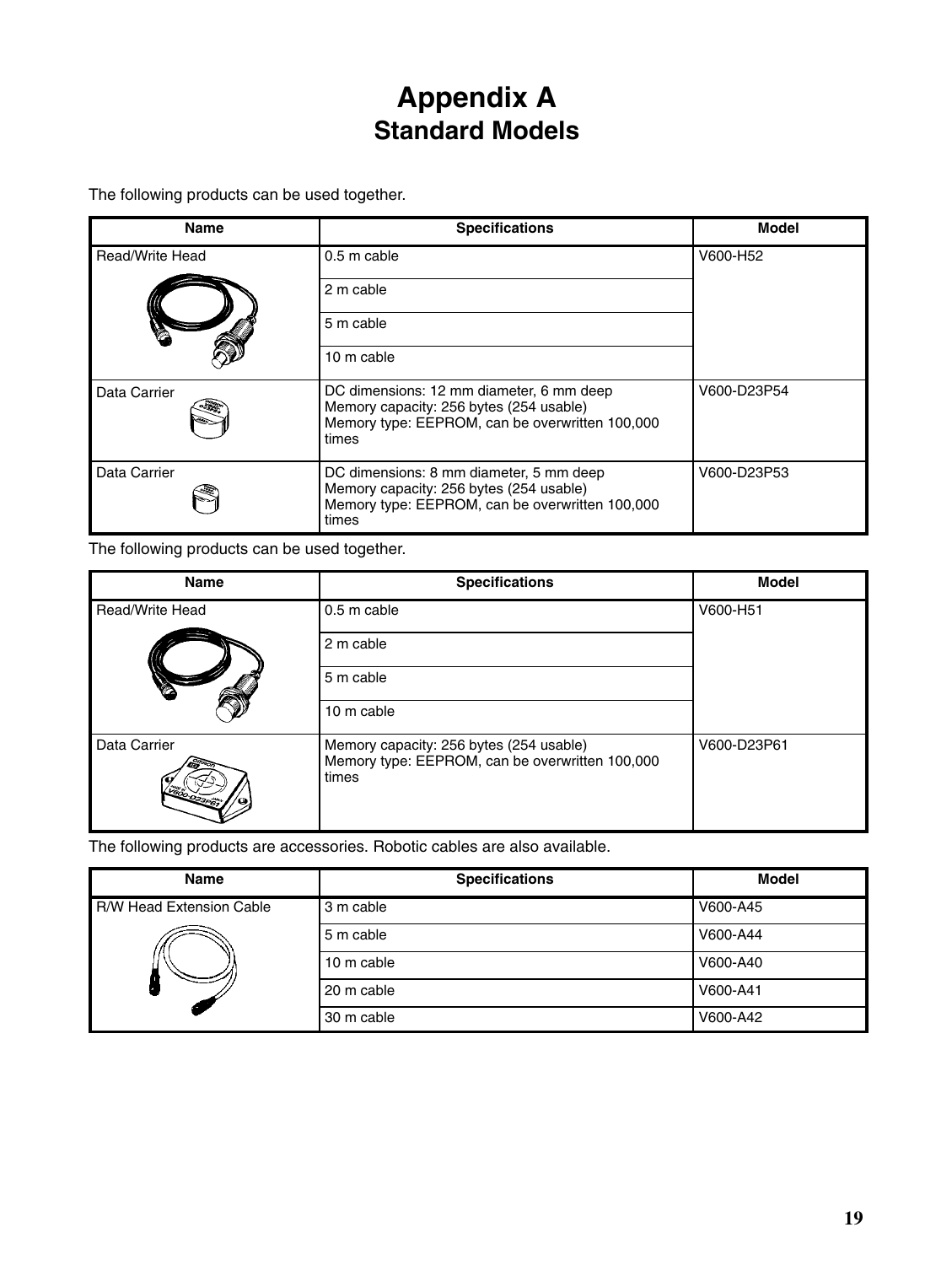# **Appendix B Dimensions**

All dimensions are in millimeters unless otherwise specified.

#### **Read/Write Heads**

R/W Head cases are made of brass and filled with epoxy resin. The transmission face is made of ABS resin, and the cable is made of oil-resistant PVC.

#### **V600-H51**



#### **V600-H52**

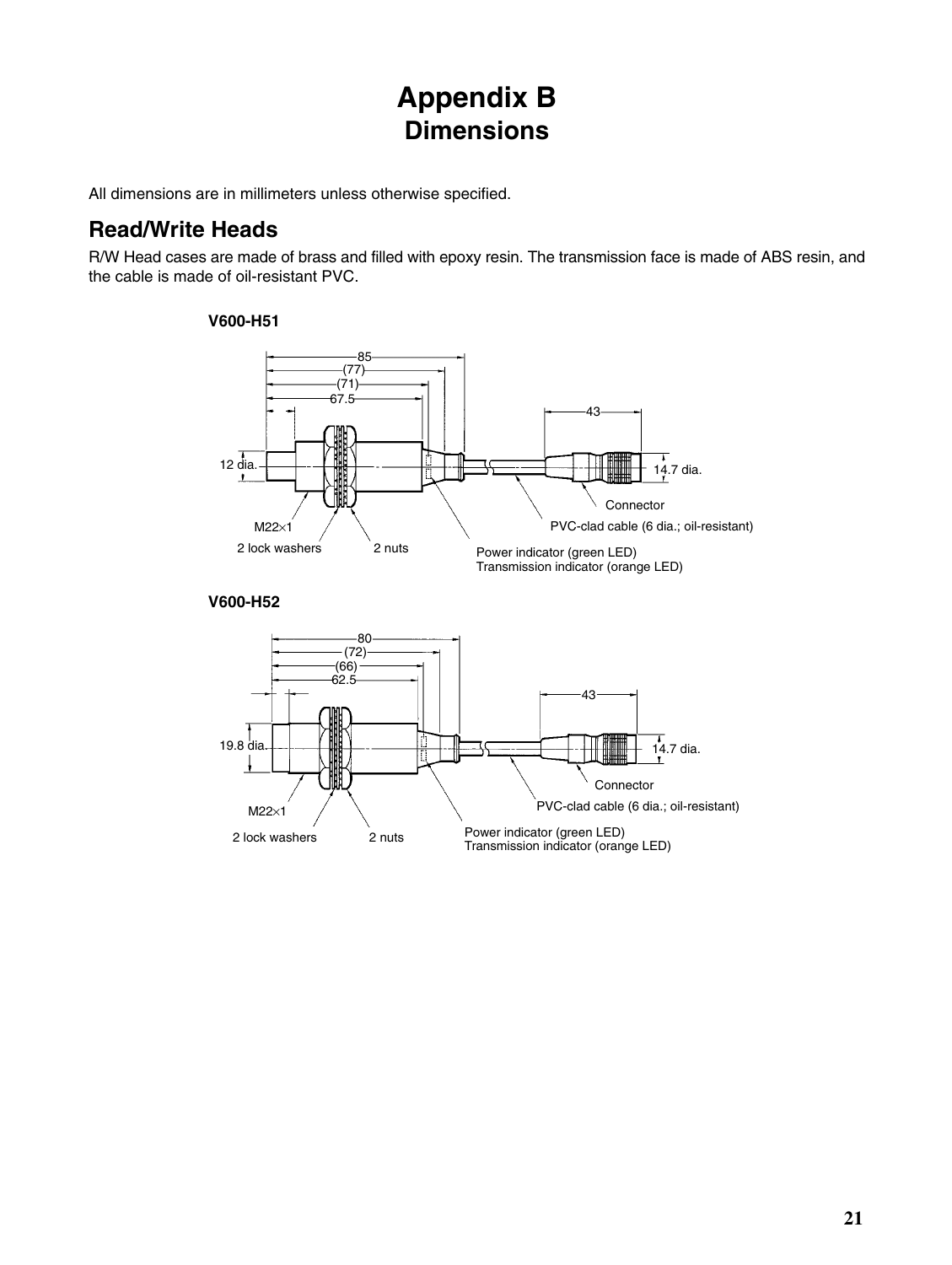#### **Data Carriers**

Data Carrier cases are made of ABS resin and filled with epoxy resin.

#### **V600-D23P53**



#### **V600-D23P54**



#### **V600-D23P61**

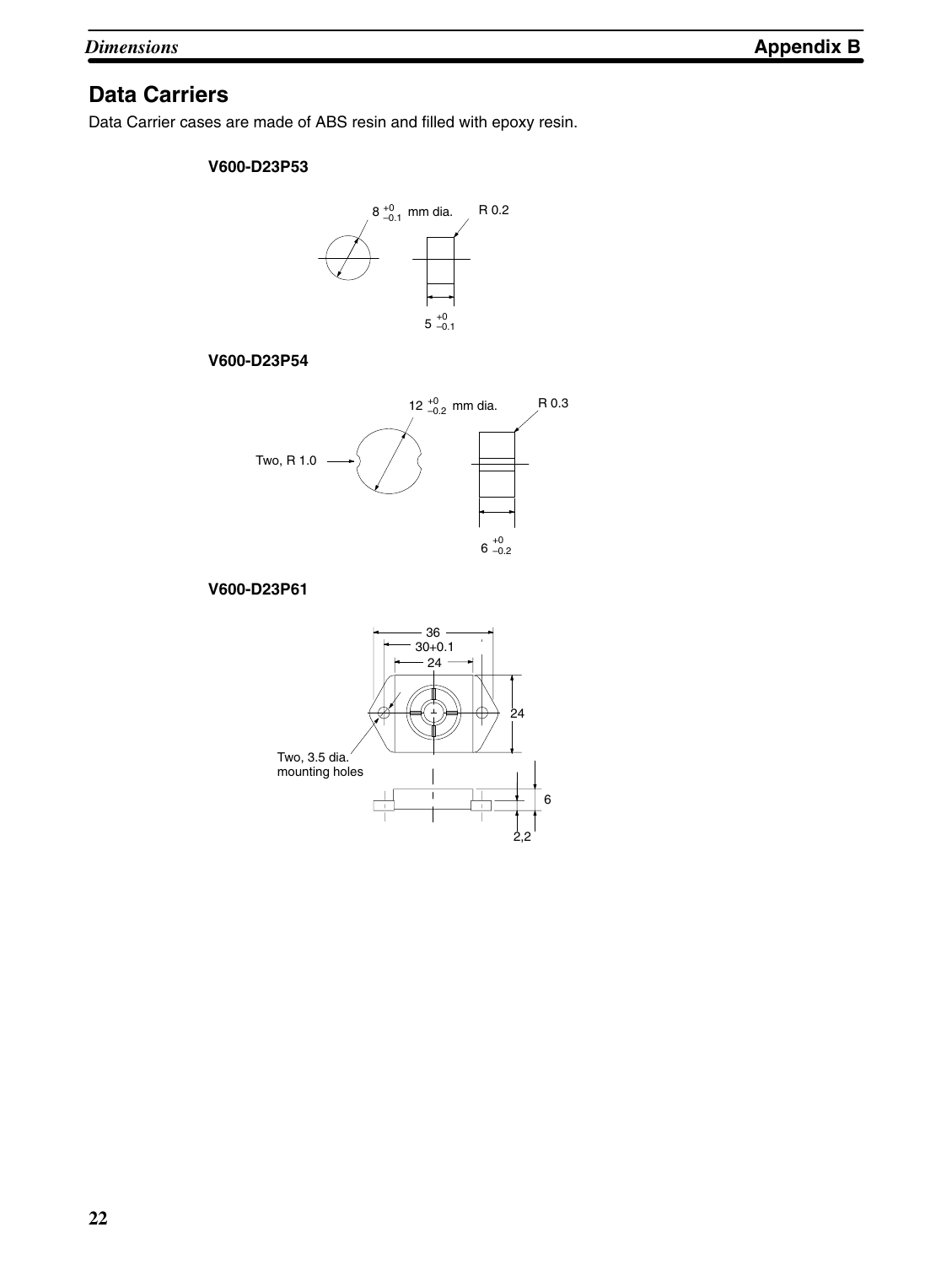# **Appendix C Specifications**

## **R/W Heads (V600-H51 and V600-H52)**

| <b>Operating temperature</b> | $-10\%$ C to 60%C                                                                |  |
|------------------------------|----------------------------------------------------------------------------------|--|
| Storage temperature          | $-25\%$ C to 75%C                                                                |  |
| <b>Operating humidity</b>    | 35% to 95% RH                                                                    |  |
| Insulation resistance        | 50 MW min. between cable terminals and case (at 500 VDC)                         |  |
| Dielectric strength          | 1,000 VAC 50/60 Hz for 1 minute between cable terminals and case.                |  |
| <b>Construction</b>          | IEC IP67                                                                         |  |
| <b>Vibration</b>             | 10 to 500 Hz, 1.0 mm in each direction, 3 times for 11 minutes each time.        |  |
| <b>Shock</b>                 | 490 m/s <sup>2</sup> (about 50 G) three times in each direction, 18 times total. |  |
| Cable length*                | Standard lengths of 0.5, 2, 5, and 10 m.                                         |  |
| <b>Error detection</b>       | 16-bit CRC (Cyclic Redundancy Check) is used in both directions of transmission. |  |
| <b>LED</b> indicators        | Power indicator: green<br>Transmission indicator: orange                         |  |
| Weight                       | 650 g (with a 10 m cable)                                                        |  |

**Note** Extension cables of various lengths are also available (max. total cable length is 50.5 m). Refer to *Appendix A Standard Models* for details.

#### **Data Carriers (V600-D23P53/54/61)**

| <b>Memory capacity</b>       | 256 bytes (254 usable for data)                                                                          |  |
|------------------------------|----------------------------------------------------------------------------------------------------------|--|
| <b>Memory type</b>           | <b>EEPROM</b>                                                                                            |  |
| Data storage                 | 10 years max.                                                                                            |  |
| <b>Memory life</b>           | 100,000 times (each address can be overwritten 100,000 times)                                            |  |
| <b>Error detection</b>       | 16-bit CRC error detection is used in both directions of transmission.                                   |  |
| <b>Operating temperature</b> | $-25\%$ C to 70%C                                                                                        |  |
| <b>Storage temperature</b>   | –40%C to 85%C                                                                                            |  |
| <b>Operating humidity</b>    | 35% to 95% RH                                                                                            |  |
| <b>Construction</b>          | IEC IP67                                                                                                 |  |
| <b>Vibration</b>             | 10 to 2000 Hz, 1.5 mm in each direction, 2 times for 15 minutes each time.                               |  |
| <b>Shock</b>                 | 981 m/s <sup>2</sup> (about 100 G) three times in each direction, 18 times total.                        |  |
| <b>Weight (approximate)</b>  | V600-D23P53:<br>0.4 <sub>q</sub><br>V600-D23P54:<br>1.0 <sub>q</sub><br>V600-D23P61:<br>5.8 <sub>g</sub> |  |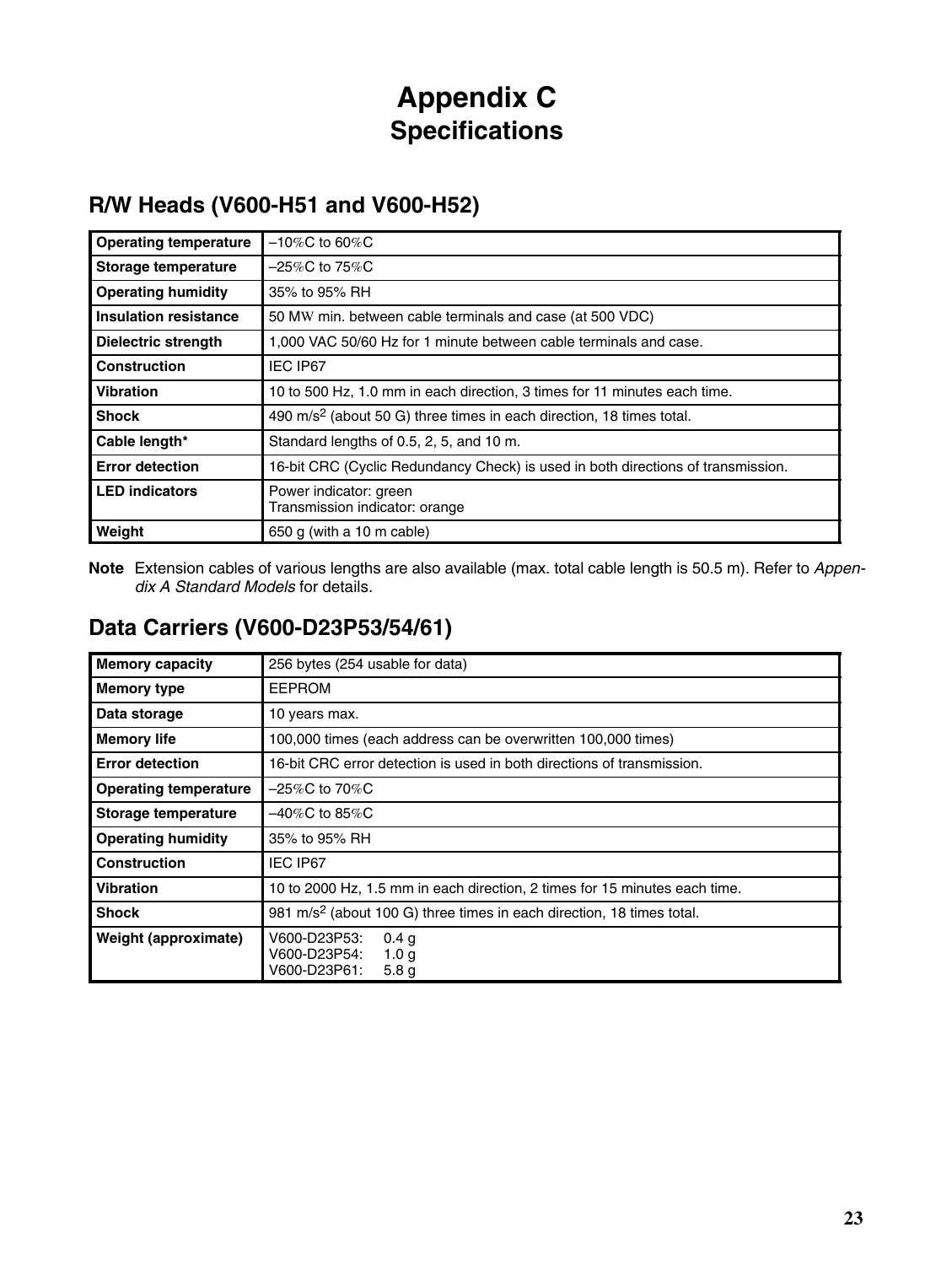# **Appendix D Chemical Resistance of Components**

R/W Heads and Data Carriers are constructed using both ABS resin and epoxy resin. Avoid using the chemicals that have an effect on the ABS or epoxy resins. The test results listed were obtained at room temperature (about 23%C). Some of the chemicals listed as having little or no effect might become corrosive at higher temperatures.

| <b>Chemical</b>            | <b>Effect on</b><br><b>ABS</b> | <b>Effect on</b><br><b>Epoxy</b> |
|----------------------------|--------------------------------|----------------------------------|
| Acetic acid                | None                           | Small                            |
| Acetone                    | Large                          | Large                            |
| Ammonia                    | None                           | None                             |
| Ammonia (liquid)           | Small                          | Large                            |
| Aniline                    | Large                          |                                  |
| Alcohol                    | Small                          | Small                            |
| Aqua regia                 | Large                          | Large                            |
| Benzene                    |                                | Small                            |
| <b>Benzine</b>             | Small                          | Small                            |
| Calcium hydroxide          | None                           | Small                            |
| Chromic acid               | Large                          | Large                            |
| Cresol                     | Large                          | Small                            |
| Cyclohexane                | Large                          | Small                            |
| Developing agent           | None                           | None                             |
| Gasoline                   | Large                          | None                             |
| Grease                     | None                           | Small                            |
| Formic acid (80% RT)       | Large                          |                                  |
| Freon                      | Small                          |                                  |
| Hydrochloric acid (10% RT) | None                           | None                             |
| Hydrochloric acid (30% RT) | Small                          | Small                            |
| Hydrogen peroxide          | Small                          |                                  |
| Kerosene                   | None                           |                                  |

| <b>Chemical</b>          | <b>Effect on</b><br><b>ABS</b> | <b>Effect on</b><br><b>Epoxy</b> |
|--------------------------|--------------------------------|----------------------------------|
| Methylene chloride       | Large                          | Large                            |
| Methyl ethyl ketone      | Large                          |                                  |
| Mineral oil              | None                           |                                  |
| Monochlorobenzene        | Large                          |                                  |
| Nitric acid (10% RT)     | Small                          | Small                            |
| Nitric acid (60% RT)     | Large                          | Large                            |
| Nitrobenzene             | Large                          |                                  |
| Nitrohydrochloric acid   | Large                          | Large                            |
| Oil, petroleum           | None                           | None                             |
| Oxalic acid              | None                           | Small                            |
| Phenol                   | Large                          | Large                            |
| Phosphoric acid (30% RT) | None                           |                                  |
| Phosphoric acid (85% RT) | Small                          |                                  |
| Potassium hydroxide      | None                           | None                             |
| Pyridine                 | Large                          |                                  |
| Sodium hydroxide         | Small                          |                                  |
| Sulfuric acid (10% RT)   | Small                          | Small                            |
| Sulfuric acid (90% RT)   | Large                          | Large                            |
| Toluene                  | Large                          | Small                            |
| Trichloroethylene        | Large                          | Large                            |
| Xylene                   | Large                          | Small                            |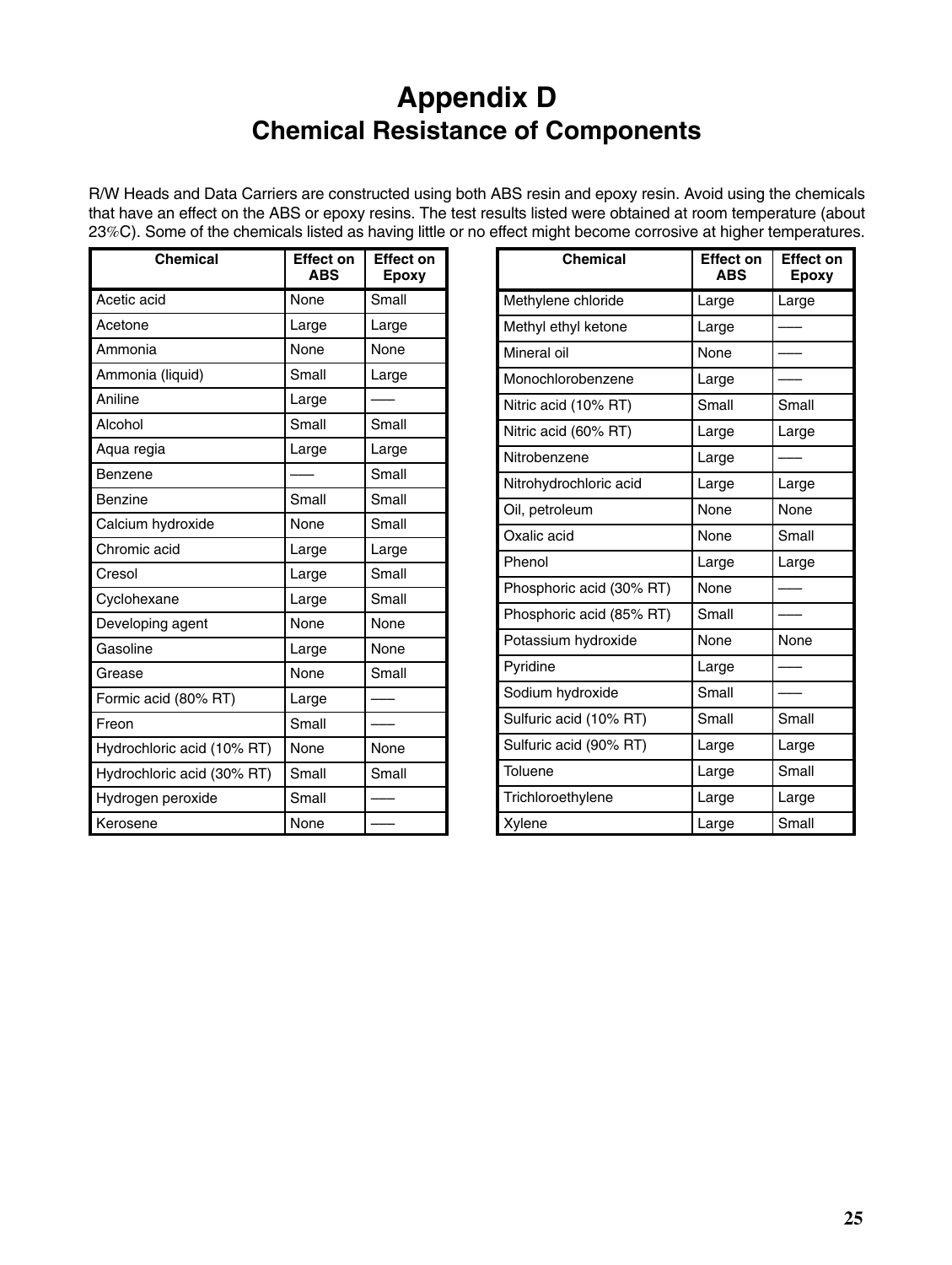## **Index**

# C

cables, extension cables, 19 chemical resistance, 25 compatibility of components, 3 configuration, system, 3

## $\mathbf D$

Data Carrier component materials, 22 dimensions, 22 installation, 16 max. speed of, 11 memory map, 6 write protect, 6 canceling, 7 setting, 6

dimensions, 21

## F

features, 2

# $\overline{\phantom{a}}$

ID controller mode, 8, 10 indicators. *See* LED indicators installation Data Carrier, 16 R/W Head, 14

### L

LED indicators, location and function, 21 lower-level transmission time definition, 9 graphs of, 11

## M

materials chemical resistance of, 25 DC component materials, 22 R/W Head component materials, 21 memory DC memory map, 6 write protecting DC memory, 6

metals, effects on DC transmission range, 17 misalignment, effects on DC transmission range, 17

#### P

Proximity Switch, interference from FA ID System transmissions, 15

#### R

R/W distance. *See* transmission range

R/W Head component materials, 21 dimensions, 21 installation, 14

ratings, 23

## S

specifications, 23 standard models, 19 system configuration, 3

# Τ

transmission range 2-dimensional graphs, 9 tables, 7 transmission time definition, 9 lower-level. *See* lower-level transmission time turn-around time definition, 9 graphs of, 10



write protect, 6 canceling, 7 setting, 6